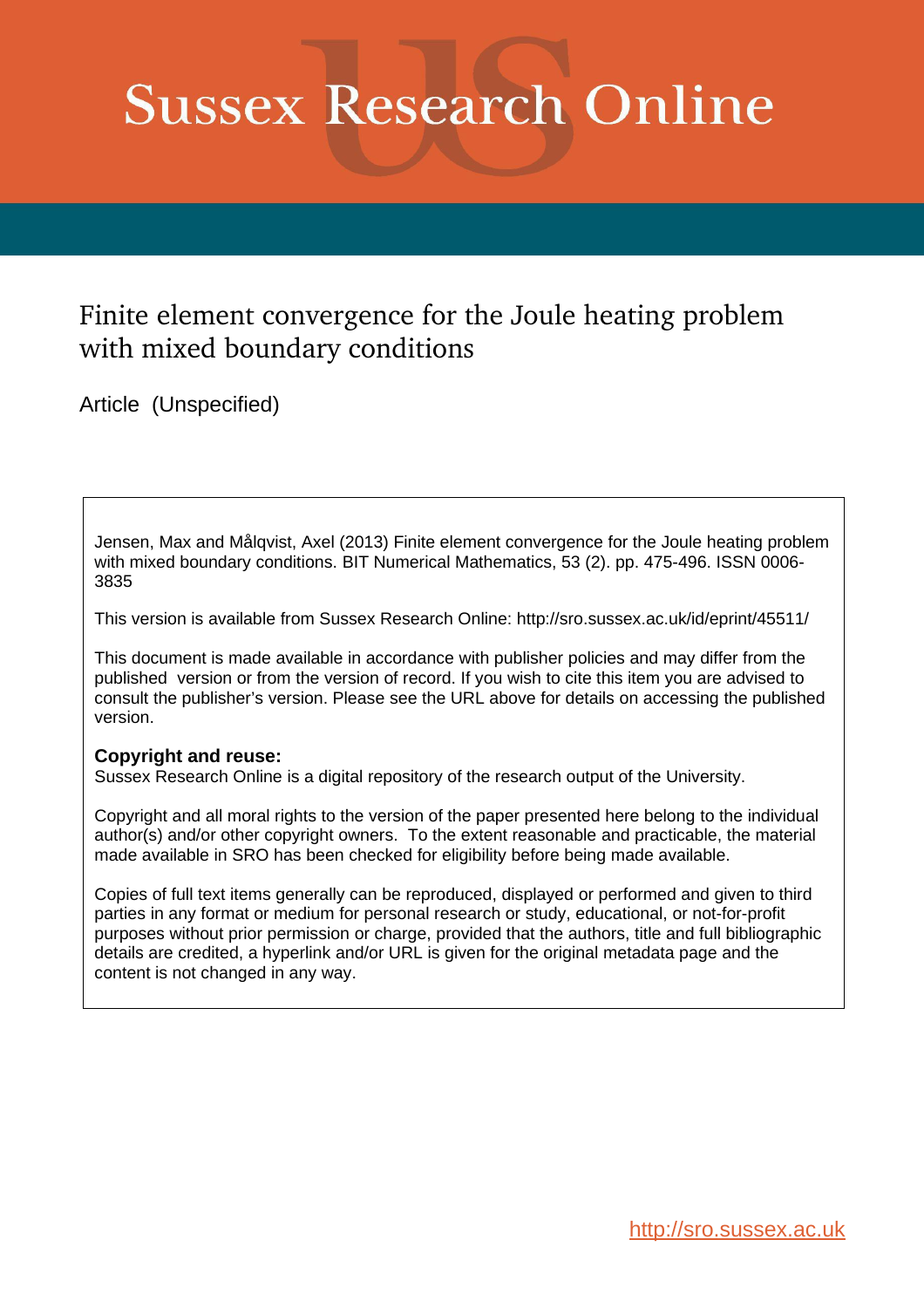# **Sussex Research Online**

# Finite Element Convergence for the Joule Heating Problem with Mixed Boundary Conditions

Article (Unspecified)

Jensen, Max and Målqvist, Axel Finite Element Convergence for the Joule Heating Problem with Mixed Boundary Conditions.

This version is available from Sussex Research Online: http://sro.sussex.ac.uk/id/eprint/101656/

This document is made available in accordance with publisher policies and may differ from the published version or from the version of record. If you wish to cite this item you are advised to consult the publisher's version. Please see the URL above for details on accessing the published version.

### **Copyright and reuse:**

Sussex Research Online is a digital repository of the research output of the University.

Copyright and all moral rights to the version of the paper presented here belong to the individual author(s) and/or other copyright owners. To the extent reasonable and practicable, the material made available in SRO has been checked for eligibility before being made available.

Copies of full text items generally can be reproduced, displayed or performed and given to third parties in any format or medium for personal research or study, educational, or not-for-profit purposes without prior permission or charge, provided that the authors, title and full bibliographic details are credited, a hyperlink and/or URL is given for the original metadata page and the content is not changed in any way.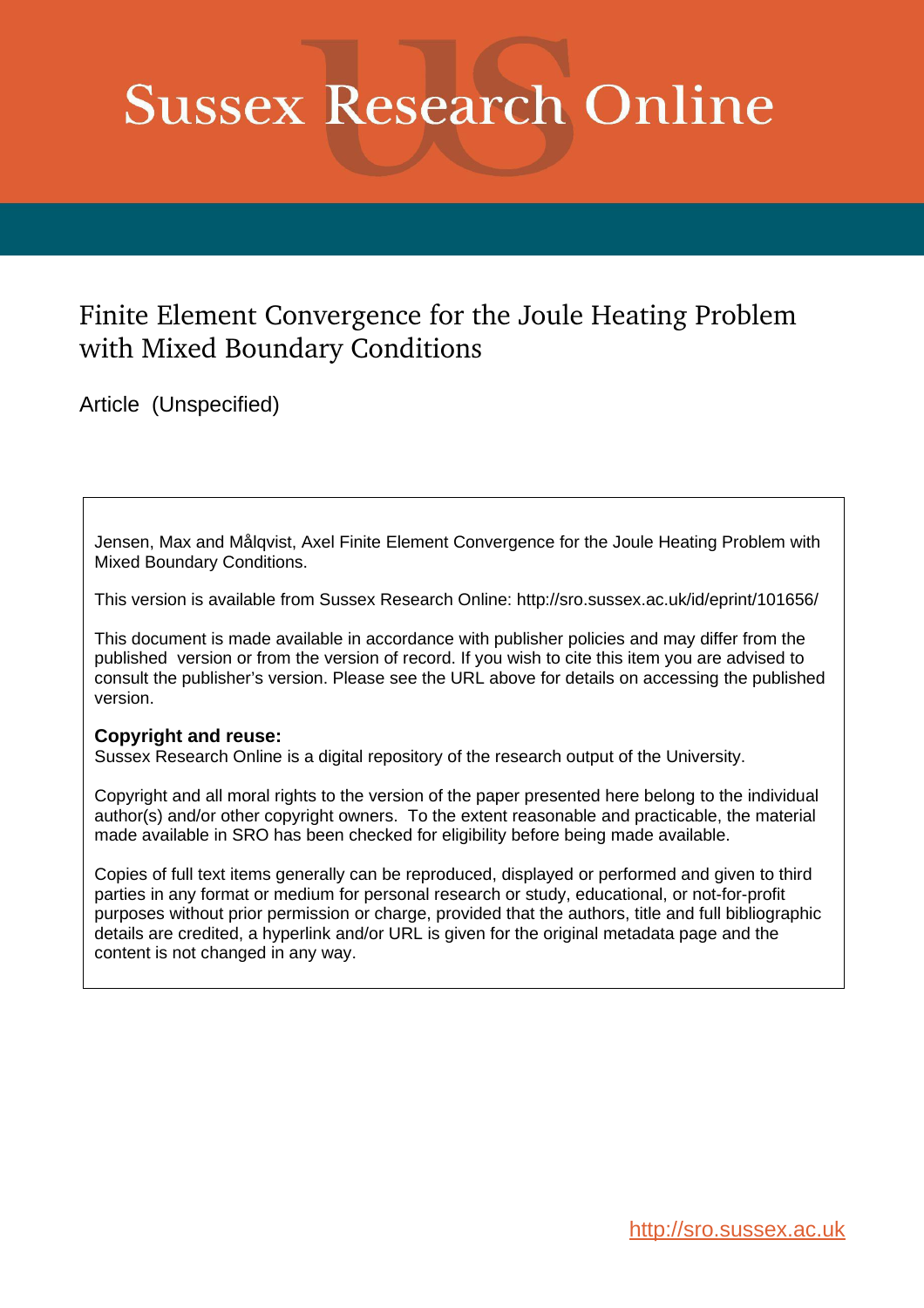## Finite Element Convergence for the Joule Heating Problem with Mixed Boundary Conditions

Max Jensen · Axel Målqvist

Received: date / Accepted: date

Abstract We prove strong convergence of conforming finite element approximations to the stationary Joule heating problem with mixed boundary conditions on Lipschitz domains in three spatial dimensions. We show optimal global regularity estimates on creased domains and prove a priori and a posteriori bounds for shape regular meshes.

Keywords: Joule heating problem, thermistors, a posteriori error analysis, a priori error analysis, finite element method.

AMS Classifications: 65N30, 35J60.

#### 1 Introduction

The stationary Joule heating problem is a two way coupled system of nonlinear elliptic partial differential equations modelling the heat and electrical potential in a body. The electrical current acts as a heat source in a resistive material while the temperature feeds back to the electrical potential through the electrical conductivity. Joule heating is important in many microelectromechanical systems, where the effect is used to achieve very exact positioning at the micro scale, e.g. [15]. The Joule heating problem is also studied for the design of semiconductors, in particular in the setting of thermistors. In applications boundary conditions of mixed type are typically used.

The main difficulty in proving the existence of finite energy solutions to the Joule heating problem is that, given a finite energy potential, the source

M. Jensen

A. Målqvist

Department of Mathematical Sciences, University of Durham Tel.: +44 191-33-43124 E-mail: m.p.j.jensen@durham.ac.uk

Department of Information Technology, Uppsala University Tel.: +46 18-471-6287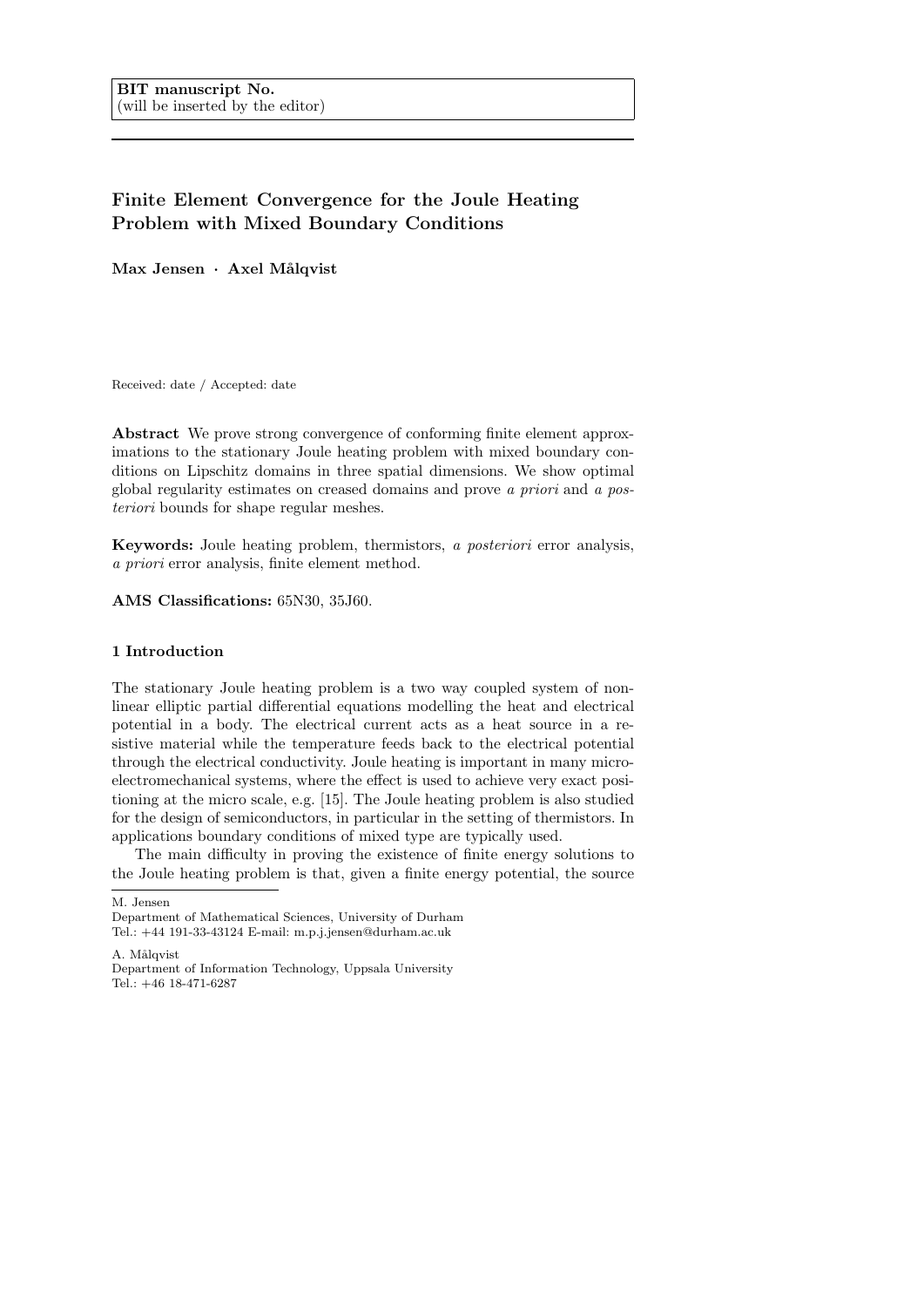term of the heat equation is in general only in  $L^1$ , which means that the usual variational framework is not directly available. This issue has been studied in [7,13, 4], for Dirichlet boundary conditions, and later in [8, 17], for mixed boundary conditions. Multiplicity of solutions and stability was studied in [9]. Similar questions have also been raised for the time dependent case, see for instance [2, 27, 22].

There have been several works on the numerical solution of the Joule heating problems in recent years. For the steady state formulation both conforming and non-conforming finite element methods have been studied using homogeneous Dirichlet boundary conditions [30, 31] and homogeneous mixed boundary conditions [29]. Under assumption of sufficient regularity of the solution and small data, a priori error bounds have been derived with convergence rates. There have also been parallel investigations into numerical methods for the time dependent Joule heating problem, see e.g. [11, 1]. The assumption on small data can here be avoided since the Grönwall lemma is available. An  $a$ posteriori error bound for a time dependent obstacle thermistor problem is presented in [3].

In this paper we prove the strong convergence (of subsequences in case of non-unique exact solutions) of Galerkin approximations to finite energy solutions of the Joule heating problem in three dimensions with mixed boundary conditions, using only very mild assumptions on the computational domain and the data. The analysis covers, in particular, conforming finite element approximations. To this end we introduce a truncation operator in the approximate potential without affecting the consistency of the method. Thereby we avoid the assumption of  $L^{\infty}$  bounds on the discrete potential solution, independent of the mesh size, which are used in [16]. These  $L^{\infty}$  bounds are very difficult to realize in practice in three spatial dimensions. They also impose restrictions on the computational meshes as well as the order of convergence of the method. Under the assumption of a so-called creased domain together with a sufficiently weak temperature dependency in the electrical conductivity we also prove optimal global regularity estimates together with local estimates guaranteeing smooth solutions away from the boundary given smooth data. We further prove a priori and a posteriori error bounds for conforming finite element approximations on shape regular meshes. In our analysis the small data assumption relaxes as the coupling of the equations weakens.

The paper is organized as follows. In Section 2 we introduce the stationary Joule heating problem with mixed boundary conditions. In Section 3 we study the continuity properties of the differential operator to show the convergence of Galerkin approximations to finite energy solutions. In Section 4 study the global and interior regularity of solutions on creased domains. Finally, in Section 5 we derive optimal a priori and a posteriori error bounds for h-adaptive conforming finite element approximations to the Joule heating problem.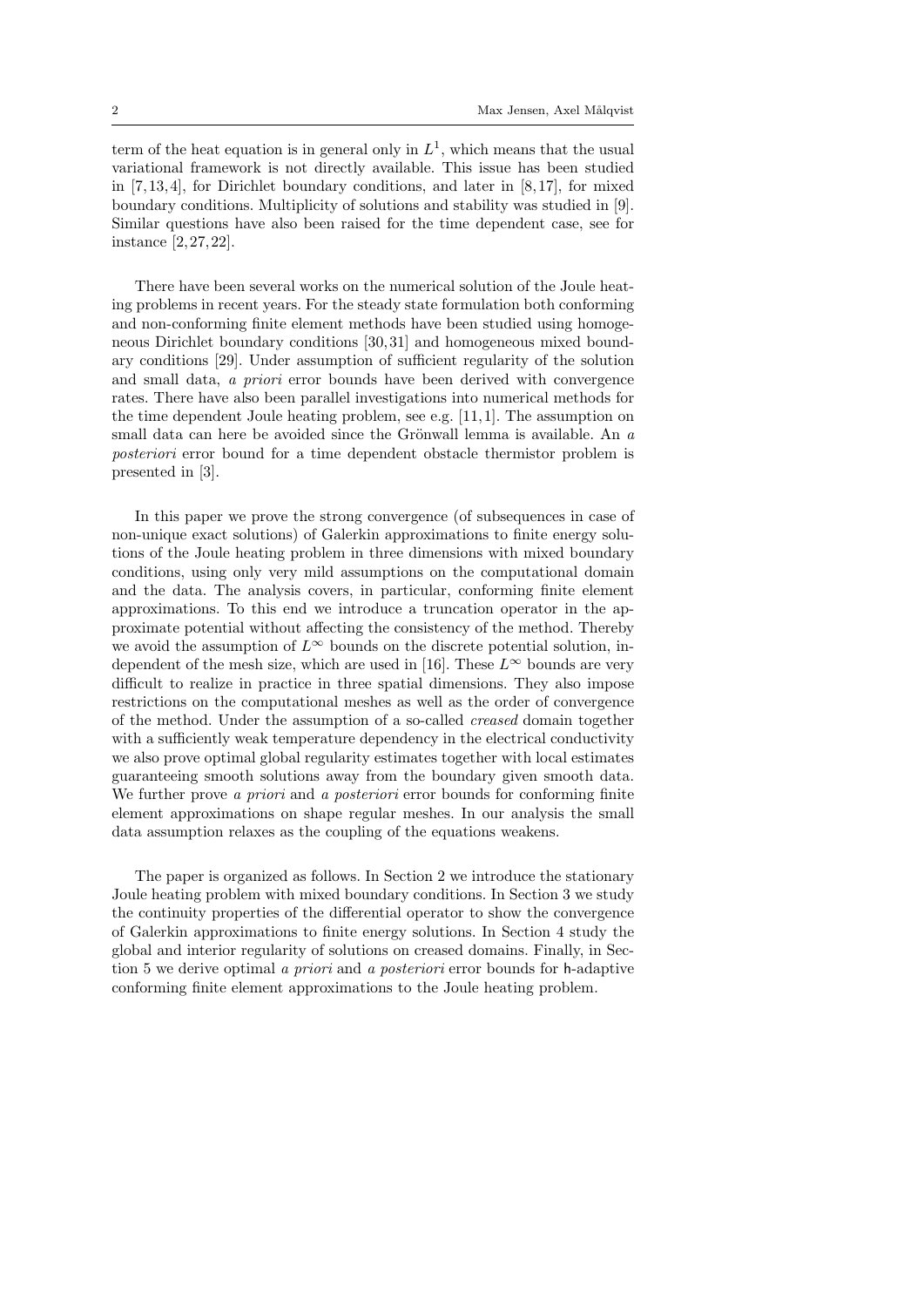#### 2 The Statement of the Stationary Problem

Let  $\Omega$  be a bounded Lipschitz domain in  $\mathbb{R}^3$ . Let  $D_{\phi}$  and  $D_u$  be subsets of  $\partial\Omega$ , whose boundaries  $\partial D_{\phi}$  and  $\partial D_{u}$  are Lipschitz regular manifolds and set  $N_{\phi} := \partial \Omega \setminus \overline{D_{\phi}}$  and  $R_u := \partial \Omega \setminus \overline{D_u}$ . We shall impose Dirichlet boundary conditions for  $\phi$  and u on  $D_{\phi}$  and  $D_{u}$ , Neumann conditions for  $\phi$  on  $N_{\phi}$  and Robin conditions for u on  $R_u$ .

The scale of Sobolev spaces is denoted by  $W_s^p$ . Let, for  $s > 1/p$ ,

$$
W_s^p(\Omega; D_{\phi}) := \{ v \in W_s^p(\Omega) : v|_{D_{\phi}} = 0 \}.
$$

Define  $W_s^p(\Omega; D_u)$  analogously and denote  $W_1^2$  spaces also with  $H^1$ .

Assume for the Dirichlet data that  $g_{\phi} \in W_1^3(\overline{\Omega}) \cap L^{\infty}(\overline{\Omega})$  and  $g_u \in$  $W_{1/2}^2(\partial\Omega)$  and for the Robin data that  $h \in W_{-1/2}^2(\partial\Omega)$ . Let  $\sigma \in C^1(\mathbb{R})$  be bounded from below by a positive  $\sigma_{\circ} \in \mathbb{R}$  and from above by  $\sigma^{\circ} \in \mathbb{R}$  and let  $\kappa \in L^{\infty}(R_u)$  be non-negative. Assume that there are the Poincaré-Friedrichs inequalities

$$
\begin{aligned}\n\|\psi\|_{L^2(\Omega)} &\lesssim \|\nabla\psi\|_{L^2(\Omega,\mathbb{R}^3)} & \forall \psi \in W_1^2(\Omega; D_\phi), \\
\|w\|_{L^2(\Omega)} &\lesssim \|\nabla w\|_{L^2(\Omega,\mathbb{R}^3)} + \|\sqrt{\kappa} \, w\|_{L^2(R_u)} & \forall w \in W_1^2(\Omega; D_u).\n\end{aligned} \tag{2.1}
$$

Allow  $D_u = \emptyset$  provided the Poincaré-Friedrichs inequality remains valid.

The strong formulation of the Joule heating problem is to find  $\phi \in W_2^{\infty}(\Omega)$ and  $u \in W_2^{\infty}(\Omega)$  such that

$$
-\nabla \cdot (\sigma(u)\nabla \phi) = 0 \qquad \Leftrightarrow \qquad -\sigma(u)\Delta u = \nabla \sigma(u) \cdot \nabla \phi, \quad (2.2)
$$

$$
-\Delta u - \sigma(u)|\nabla \phi|^2 = 0
$$

with the Dirichlet conditions  $\phi|_{D_{\phi}} = g_{\phi}, u|_{D_{u}} = g_{u}$  and the natural boundary conditions  $\partial_{\nu}\phi = 0$  on  $N_{\phi}$  and  $\kappa u + \partial_{\nu}u = h$  on  $R_u$  with the outward unit normal  $\nu$ .

Remark 2.1 For some applications the Lipschitz assumption on  $\Omega$  is too restrictive, a good examples being geometries which locally resemble the twobrick domain. We point out that Theorem 3.1 remains valid for domains for which the usual Sobolev embedding holds, a trace operator is available and integration-by-parts can be carried out. For example, see [20] for more information in this direction. For Theorem 4.1, however, the Lipschitz assumption is an essential part of the definition of creased domains.

#### 2.1 The Weak Formulation of the Stationary Problem

A weak solution of the stationary Joule heating problem is a

$$
(\phi, u) = (g_{\phi} + \tilde{\phi}, g_u + \tilde{u}) \in H^1(\Omega) \times H^1(\Omega)
$$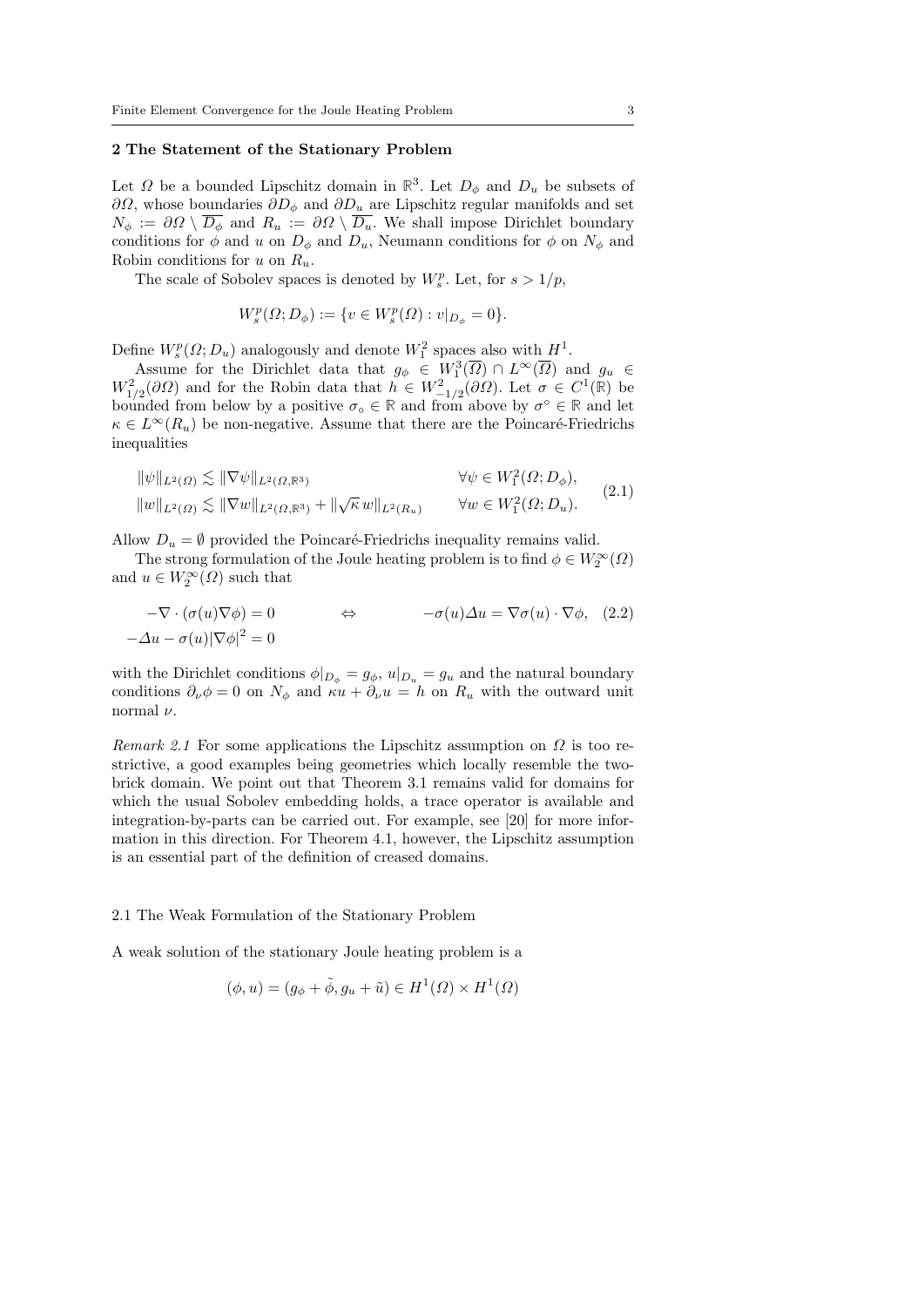such that  $\tilde{\phi} \in H^1(\Omega, D_\phi)$ ,  $\tilde{u} \in H^1(\Omega, D_u)$  and

$$
\langle \sigma(u)\nabla\phi, \nabla\psi \rangle = 0, \n\langle \nabla u, \nabla w \rangle + \langle \kappa u, w \rangle_{R_u} = \langle \sigma(u)\nabla\phi \cdot \nabla\phi, w \rangle + \langle h, w \rangle_{R_u}
$$
\n(2.3)

for all  $\psi \in H^1(\Omega; D_\phi)$  and  $\forall w \in W_1^{\infty}(\Omega; D_u)$ . Indeed, the choice of spaces ensures that  $\sigma(u)\nabla\phi\cdot\nabla\phi\in L^1(\Omega)$  which guarantees that the second equation is meaningful for all  $w \in W_1^{\infty}(\Omega; D_u)$ .

**Lemma 2.1** If  $(\phi, u)$  is a solution of  $(2.3)$  then

$$
g_{\circ} \le \phi \le g^{\circ}
$$
, with  $g^{\circ} = \max_{x \in D_{\phi}} g_{\phi}$ ,  $g_{\circ} = \min_{x \in D_{\phi}} g_{\phi}$ .

*Proof* Define  $\chi = \max(0, \phi - g^{\circ}) \in H^1(\Omega; D_{\phi})$ . One can use  $\chi$  as a test function in equation (2.3):

$$
0 = \langle \sigma(u)\nabla\phi, \nabla\chi \rangle = \langle \sigma(u)\nabla(\phi - g^{\circ}), \nabla\chi \rangle
$$
  
= 
$$
\int_{\text{supp}(\chi)\cap\Omega} \sigma(u)\nabla\chi \cdot \nabla\chi \,dx = \langle \sigma(u)\nabla\chi, \nabla\chi \rangle.
$$

Now use the Poincaré-Friedrichs inequality to get  $\|\chi\|_{L^2(\Omega)} = 0$ , so  $\phi \leq g^0$ . An analogous argument with  $g_{\circ}$  gives  $\phi \geq g_{\circ}$ .

Because of the maximum principle we may introduce an equivalent weak formulation which employs the cut-off functional

$$
\lceil f \rceil := \min(\max(f + g_{\phi}, g_{\circ}), g^{\circ}) - g_{\phi}.
$$

Then  $g_{\circ} - g_{\phi} \leq [f] \leq g^{\circ} - g_{\phi}$  and  $[\tilde{\phi}] = \tilde{\phi}$ . This functional is essential in the proof of the convergence of Galerkin solutions without the need for a discrete maximum principle; a property desirable from the numerical point of view.

Lemma 2.2 The set of functions which satisfy

$$
\langle \sigma(u)\nabla\phi, \nabla\psi \rangle = 0,
$$
  

$$
\langle \nabla u, \nabla w \rangle + \langle \kappa u, w \rangle_{R_u} =
$$
  

$$
-\langle \sigma(u) | \tilde{\phi} | \nabla \phi, \nabla w \rangle + \langle \sigma(u) \nabla g_{\phi} \cdot \nabla \phi, w \rangle + \langle h, w \rangle_{R_u}
$$
 (2.4)

for all  $(\psi, w) \in H^1(\Omega; D_\phi) \times H^1(\Omega; D_u)$  is equal to the set of solutions of  $(2.3)$ .

Proof The identity

$$
\langle \sigma(u)\nabla\phi\cdot\nabla\phi, w\rangle = -\langle \sigma(u)\tilde{\phi}\nabla\phi, \nabla w\rangle + \langle \sigma(u)\nabla g_{\phi}\cdot\nabla\phi, w\rangle
$$

follows from Lemma 1 in [17]. The cut-off functional may be used because of Lemma 2.1 above. The larger space of test functions does not change the set of weak solutions due to density and does not lead to infinite terms in  $(2.4)$ .  $\Box$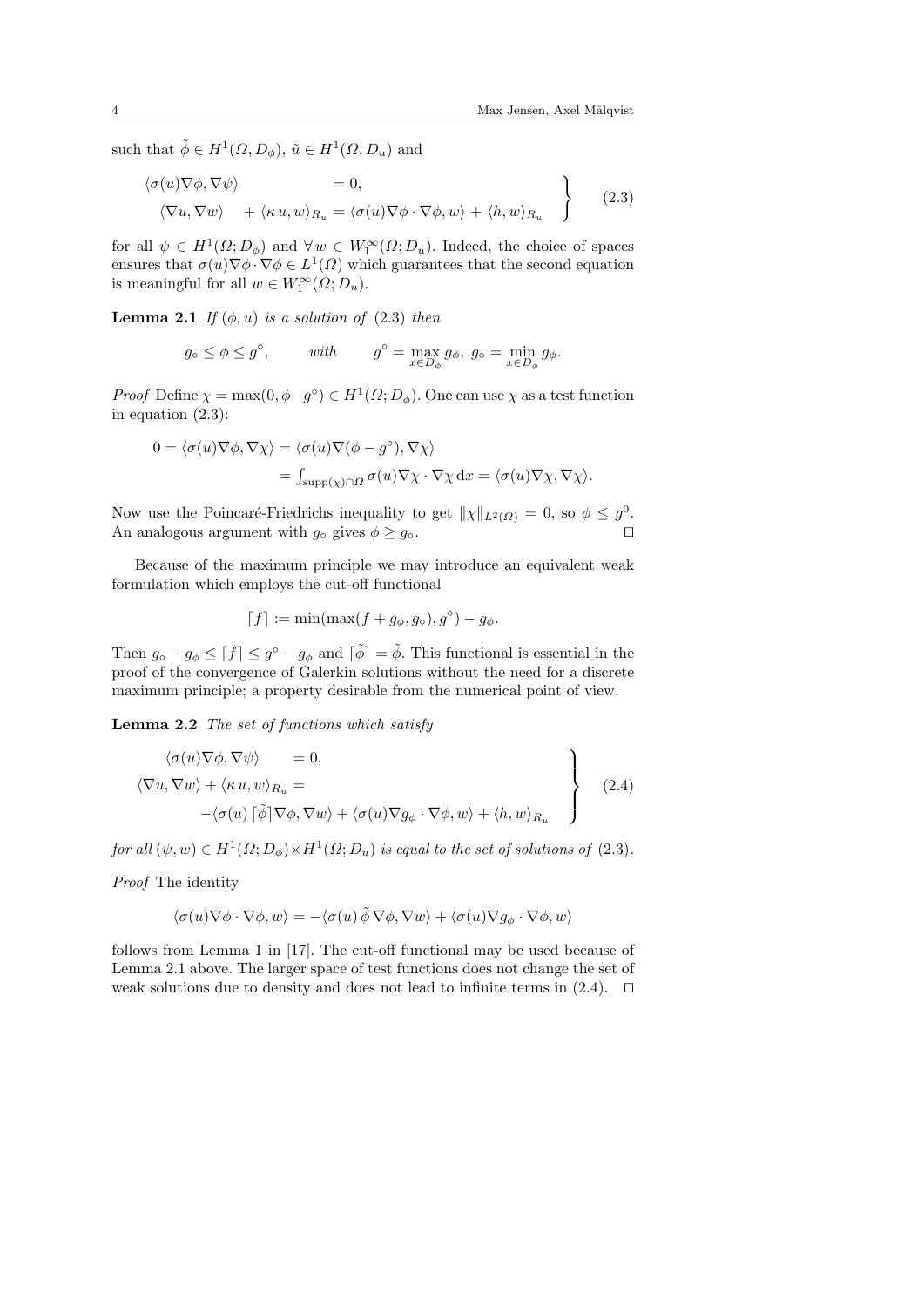We define the space  $X := H^1(\Omega; D_\phi) \times H^1(\Omega; D_u)$  and the *affine* mapping

$$
L: X \to X^*, \ (\tilde{\varphi}, \tilde{v}) \mapsto \left( (\psi, w) \mapsto \begin{pmatrix} \langle \sigma \circ \nabla \varphi, \nabla \psi \rangle \\ \langle \nabla v, \nabla w \rangle + \langle \kappa v, w \rangle_{R_u} \end{pmatrix} \right)
$$

and the nonlinear mapping

$$
N\colon X\to X^*, (\tilde{\varphi}, \tilde{v})\mapsto \left((\psi,w)\mapsto \left(\begin{smallmatrix}\langle (\sigma(v)-\sigma_\circ)\nabla\varphi, \nabla\psi\rangle \\ \langle \sigma(v)\lceil\tilde{\varphi}\rceil\nabla\varphi, \nabla w\rangle - \langle \sigma(v)\nabla g_\phi\cdot\nabla\varphi, w\rangle \end{smallmatrix}\right)\right)
$$

and the functional

$$
b: X \to \mathbb{R}, \ (\psi, w) \mapsto \begin{pmatrix} 0 \\ \langle h, w \rangle_{R_u} \end{pmatrix}
$$

where  $\varphi = g_{\phi} + \tilde{\varphi}$  and  $v = g_u + \tilde{v}$ . Then equation (2.4) is in operator form

$$
Lx + Nx = b \tag{2.5}
$$

with  $x = (\tilde{\phi}, \tilde{u}) \in X$ .

For  $(\tilde{\varphi}, \tilde{v}), (\psi, w) \in X$  one has

$$
\begin{aligned}\n& N((\tilde{\varphi}, \tilde{v}), (\psi, w)) \\
&\leq \sigma^{\circ} \cdot \left( \|\nabla \tilde{\varphi}\|_{L^{2}(\Omega)} + \|\nabla g_{\phi}\|_{L^{2}(\Omega)} \right) \\
&\quad \cdot \left( \|\nabla \psi\|_{L^{2}(\Omega)} + (g^{\circ} - g_{\circ}) \|\nabla w\|_{L^{2}(\Omega)} + \|\nabla g_{\phi}\|_{L^{3}(\Omega)} \|w\|_{L^{6}(\Omega)} \right) \\
&\lesssim \left( 1 + \|\nabla \tilde{\varphi}\|_{L^{2}(\Omega, \mathbb{R}^{3})} \right) \|(\psi, w)\|_{X},\n\end{aligned} \tag{2.6}
$$

where we use  $\|(\cdot, \cdot)\|_X$  to denote the natural norm in the product space X, in this case

$$
\|(\psi, w)\|_X^2 = \|\psi\|_{H^1(\Omega)}^2 + \|w\|_{H^1(\Omega)}^2.
$$

Throughout the text we adopt the notational convention that for a function  $\flat$  one understands  $\flat = \flat - g_\phi$  if  $\flat$  is a Greek letter and  $\flat = \flat - g_u$  if  $\flat$  is a Latin letter. We call  $H^1(\Omega; D_\phi)$  the first and  $H^1(\Omega; D_u)$  the second component of X. In this spirit we also refer, for example, to  $\langle \sigma_{\circ} \nabla \varphi, \nabla \psi \rangle$  as the first component of L. Furthermore, we distinguish between  $\phi$ , which is a solution, and  $\varphi$ , which is a generic trial function.

#### 3 Existence and Convergence of Galerkin Approximations

Consider a hierarchical family of subspaces  $\{X_n\}_{n\in\mathbb{N}} = \{P_n \times U_n\}_{n\in\mathbb{N}}$  whose union is dense in X. A Galerkin solution  $x_n \in X_n$  of  $(2.5)$  is a solution of

$$
\langle Lx_n + Nx_n, y \rangle = \langle b, y \rangle, \qquad \forall y \in X_n. \tag{3.1}
$$

Lemma 3.1 examines continuity properties of  $L$  and  $N$ .

**Lemma 3.1** Let  $\{y_n\}_n = \{(\tilde{\varphi}_n, \tilde{v}_n)\}_n$  be a sequence in X and  $y = (\tilde{\varphi}, \tilde{v}) \in X$ such that  $\tilde{\varphi}_n \to \tilde{\varphi}, \tilde{v}_n \to \tilde{v}$  as  $n \to \infty$ . Then  $Ly_n \to Ly$  weakly and  $Ny_n \to Ny$ strongly in  $X^*$ .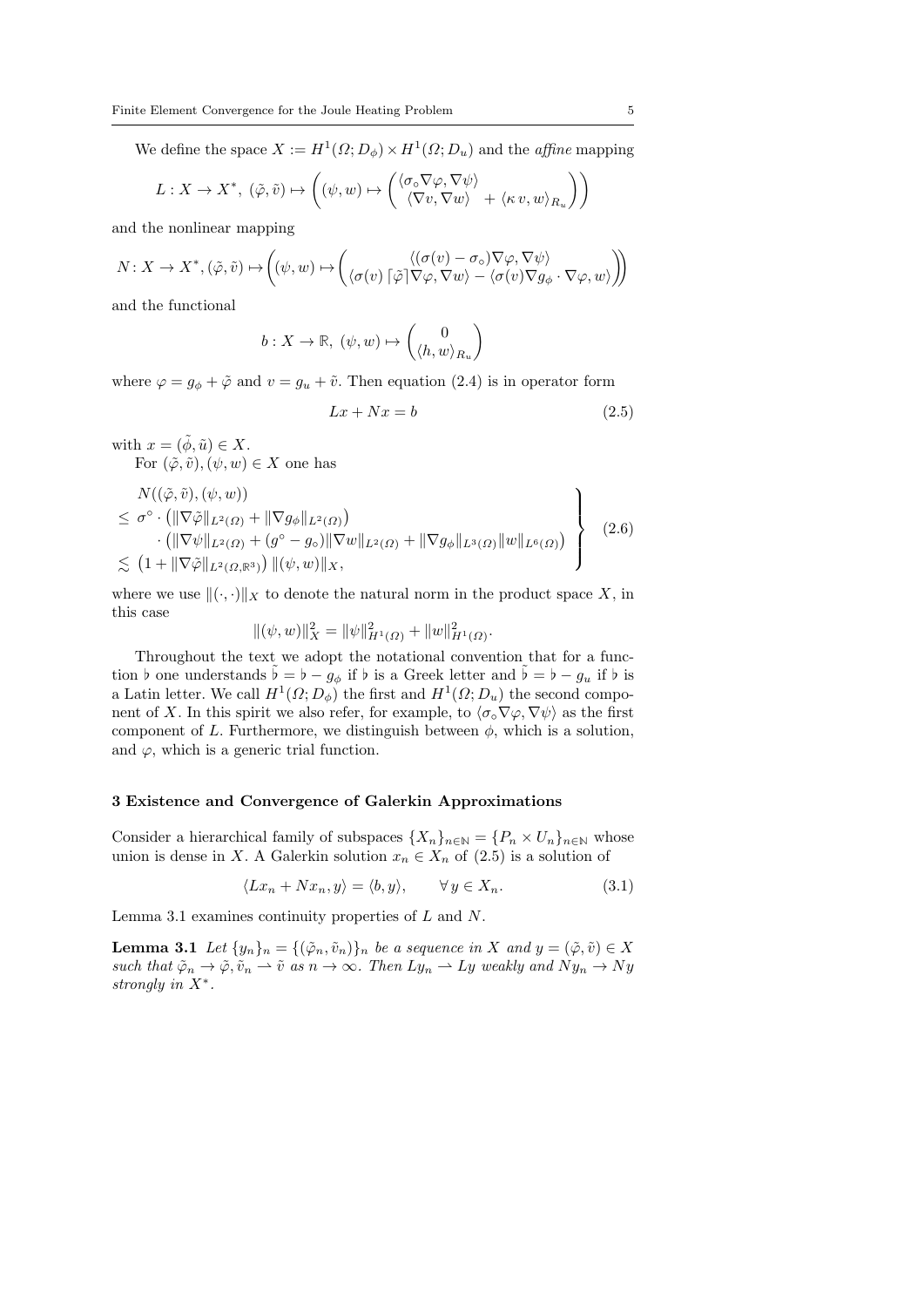*Proof* Suppose there is a subsequence  $\{v_{n(k)}\}_k$  and an  $\varepsilon > 0$  such that

$$
\|\sigma(v_{n(k)})\nabla\varphi_{n(k)} - \sigma(v)\nabla\varphi\|_{L^2(\Omega,\mathbb{R}^3)} > \varepsilon \qquad \forall k \in \mathbb{N}.\tag{3.2}
$$

The compactness of the embedding  $H^1(\Omega) \hookrightarrow L^2(\Omega)$  and a corollary of the Riesz-Fischer theorem [21, p. 161] imply that there is a subsequence, also denoted  $\{v_{n(k)}\}_k$ , which converges pointwise almost everywhere. By possibly passing to another subsequence of indices we may also assume that  ${\nabla \varphi_{n(k)}\}_k$ converges pointwise almost everywhere. The sequence

$$
\{\sigma(v_{n(k)})^2 \nabla \varphi_{n(k)} \cdot \nabla \varphi_{n(k)}\}_k
$$

is bounded in each component by  $(\sigma^{\circ})^2 |\nabla \varphi_{n(k)}|^2$ . From the dominated convergence theorem, in the form of (Royden, p. 270), it follows that the sequence  ${\{\sigma(v_{n(k)})\nabla\varphi_{n(k)}\}}_k$  converges strongly in  $L^2(\Omega,\mathbb{R}^3)$ . Observe that almost everywhere the poinwise limit of  $\{\sigma(v_{n(k)})\nabla\varphi_{n(k)}\}_k$  is  $\sigma(v)\nabla\varphi$ , contradicting (3.2). Therefore  $Ly_n + Ny_n$  converges, indeed strongly, in the first component. It also follows that the terms

$$
\sigma(v_n) [\tilde{\varphi}_n] \nabla \varphi_n \in L^2(\Omega, \mathbb{R}^3),
$$
  

$$
\sigma(v_n) \nabla g_\phi \cdot \nabla \varphi_n \in L^2(\Omega),
$$
  

$$
\kappa v_n \in L^2(\partial \Omega)
$$

converge strongly as  $n \to \infty$ . Hence  $\{Ly_n\}_n$  converges weakly and  $\{Ny_n\}_n$ strongly to  $Ly$  and  $Ny$  in  $X^*$ , respectively:

$$
\limsup_{n} \frac{\langle Ny_n - Ny, z \rangle}{\|z\|_X} = 0, \qquad \forall z \in X^* : \lim_{n} \langle Ly_n - Ly, z \rangle = 0,
$$

completing the proof.  $\Box$ 

The following lemma establishes a property of  $L + N$  which is a variation of condition  $(S)_0$ ; a concept introduced by Browder, see [5] or [28, IIB, p.583].

**Lemma 3.2** Let  $y_n = \{(\tilde{\varphi}_n, \tilde{v}_n)\}_n$  be a sequence in X and  $y = (\tilde{\varphi}, \tilde{v}) \in X$ such that

$$
y_n \rightharpoonup y,\tag{3.3}
$$

$$
Ly_n + Ny_n \rightharpoonup b,\tag{3.4}
$$

$$
\lim_{n} \langle Ly_n + Ny_n, (\tilde{\varphi}_n, 0) \rangle = \langle b, (\tilde{\varphi}, 0) \rangle, \tag{3.5}
$$

$$
\lim_{n} \langle Ly_n + Ny_n, (0, \tilde{v}_n) \rangle = \langle b, (0, \tilde{v}) \rangle.
$$
 (3.6)

Then  $y_n \to y$  strongly.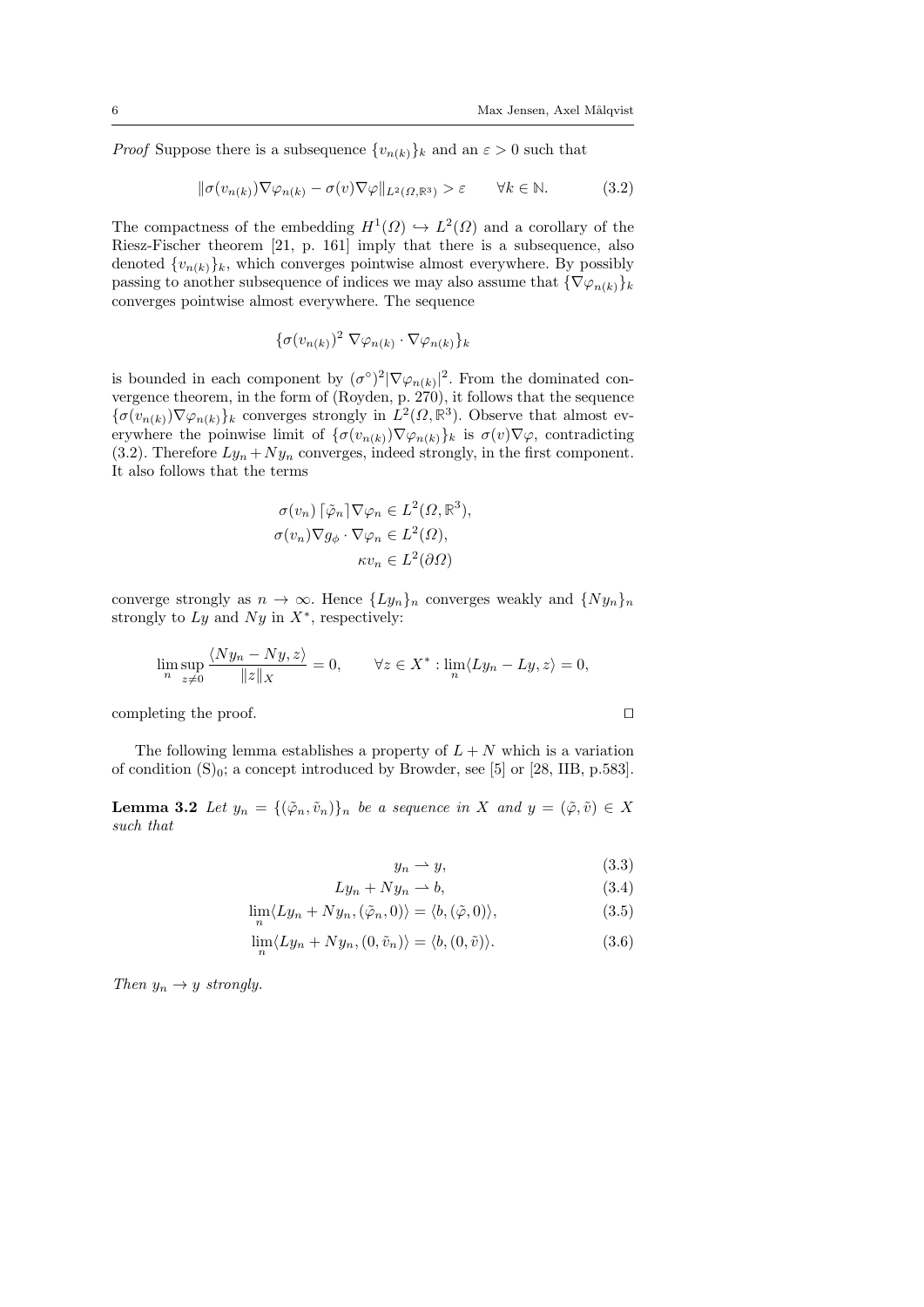Proof Adapting the argument of the proof of the previous lemma it follows analogously that  $\{\sigma(v_n)\nabla\psi\}_n$  converges strongly in  $L^2(\Omega,\mathbb{R}^3)$ . Using the strong convergence in (∗), one obtains

 $0 \leq \limsup_n \langle \sigma(v_n) \nabla(\tilde{\varphi} - \tilde{\varphi}_n), \nabla(\tilde{\varphi} - \tilde{\varphi}_n) \rangle$  $= \limsup_n (\langle \sigma(v_n) \nabla \tilde{\varphi} \rangle, \nabla \tilde{\varphi} \rangle - 2 \langle \sigma(v_n) \nabla \tilde{\varphi}_n, \nabla \tilde{\varphi} \rangle + \langle \sigma(v_n) \nabla \tilde{\varphi}_n, \nabla \tilde{\varphi}_n \rangle )$  $\stackrel{(*)}{=} \limsup_n (\langle \sigma(v_n) \nabla \tilde{\varphi}_n, \nabla \tilde{\varphi} \rangle - 2 \langle \sigma(v_n) \nabla \tilde{\varphi}_n, \nabla \tilde{\varphi} \rangle + \langle \sigma(v_n) \nabla \tilde{\varphi}_n, \nabla \tilde{\varphi}_n \rangle)$  $\stackrel{(3.5)}{=} \limsup_n \left( -\langle \sigma(v_n) \nabla \varphi_n, \nabla \tilde{\varphi} \rangle + \langle b, (\tilde{\varphi}, 0) \rangle + \langle \sigma(v_n) \nabla g_\phi, \nabla(\tilde{\varphi}_n - \tilde{\varphi}) \rangle \right)$  $\langle \stackrel{(3.4)}{=} -\langle b, (\tilde{\varphi}, 0) \rangle + \langle b, (\tilde{\varphi}, 0) \rangle = 0.$ 

Therefore  $\varphi_n$  converges strongly and Lemma 3.1 becomes available. Hence  $\langle Ny_n, y_n \rangle \rightarrow \langle Ny, y \rangle$  and

$$
\langle b, y \rangle \stackrel{(3.4)}{=} \lim_{n} \langle Ly_n + Ny_n, y \rangle = \lim_{n} \langle Ly_n, y \rangle + \langle Ny, y \rangle,
$$
  

$$
\langle b, y \rangle \stackrel{(3.5)}{=} \lim_{n} \langle Ly_n + Ny_n, y_n \rangle = \lim_{n} \langle Ly_n, y_n \rangle + \langle Ny, y \rangle.
$$

The weak continuity of L implies that  $\lim_{n} \langle Ly_n, y \rangle = \langle Ly, y \rangle$ , cf. [10, p. 422]. Therefore

$$
0 = \lim_{n} \langle Ly_n, y_n - y \rangle = \lim_{n} \langle Ly_n, y \rangle - 2\langle Ly_n, y \rangle + \langle Ly_n, y_n \rangle
$$
  
= 
$$
\lim_{n} \langle Ly, y \rangle - 2\langle Ly_n, y \rangle + \langle Ly_n, y_n \rangle = \lim_{n} \langle L(y - y_n), y - y_n \rangle.
$$

It follows from the coercivity of the linear part of L that  $y_n \to y$  in X.  $\Box$ 

Let  $T_n: X_n \to X_n$  be defined by  $y_n = T\hat{y}_n$ , where  $y_n = (\tilde{\varphi}_n, \tilde{v}_n) \in X_n$  is given as the solution to

$$
\langle Ly_n + N(\tilde{\varphi}_n, \hat{v}_n), (\psi, w) \rangle = \langle b, (\psi, w) \rangle, \qquad (\psi, w) \in X_n \tag{3.7}
$$

with  $\hat{y}_n = (\hat{\varphi}_n, \hat{v}_n)$ . Algorithmically an iteration with T corresponds to a method with the primary variable  $\hat{v}_n$  and the dummy variable  $\hat{\varphi}_n$  as  $\hat{\varphi}_n$  does not explicitly appear in the next step of the iteration.

**Lemma 3.3** There exists a radius r, independent of n, such that the range of  $T_n$  belongs to

$$
B_r := \{ y \in X : ||y||_X \le r \}
$$

for all  $n \in \mathbb{N}$ .

*Proof* Let  $y_n = (\tilde{\varphi}_n, \tilde{v}_n) = T_n \hat{y} = T_n(\hat{\varphi}_n, \hat{v}_n)$ . The first component of (3.7) gives, with  $\psi = \tilde{\varphi}_n$ , the identity  $0 = \langle \sigma(\hat{v}_n) \nabla(\tilde{\varphi}_n + g_{\phi}), \nabla \tilde{\varphi}_n \rangle$ . Thus, with the above Poincaré-Friedrichs inequality for  $H^1(\Omega; D_\phi)$ :

$$
\|\tilde{\varphi}_n\|_{H^1(\varOmega)}^2\lesssim \langle \sigma(\hat{v}_n)\nabla\tilde{\varphi}_n,\nabla\tilde{\varphi}_n\rangle=-\langle \sigma(\hat{v}_n)\nabla g_\phi,\nabla\tilde{\varphi}_n\rangle.
$$

The Cauchy-Schwarz inequality now gives  $\|\tilde{\varphi}_n\|_{H^1(\Omega)} \lesssim \|\nabla g_{\phi}\|_{L^2(\Omega,\mathbb{R}^3)}$ . Recall (2.6) with  $(\psi, w) = (\tilde{\varphi}_n, \tilde{v}_n)$  and  $(\tilde{\varphi}, \tilde{v}) = (\tilde{\varphi}_n, \tilde{v}_n)$ . The Cauchy-Schwarz inequality,  $(2.1)$  and the coercivity of the linear part of L give the boundedness of  $\tilde{v}_n$ .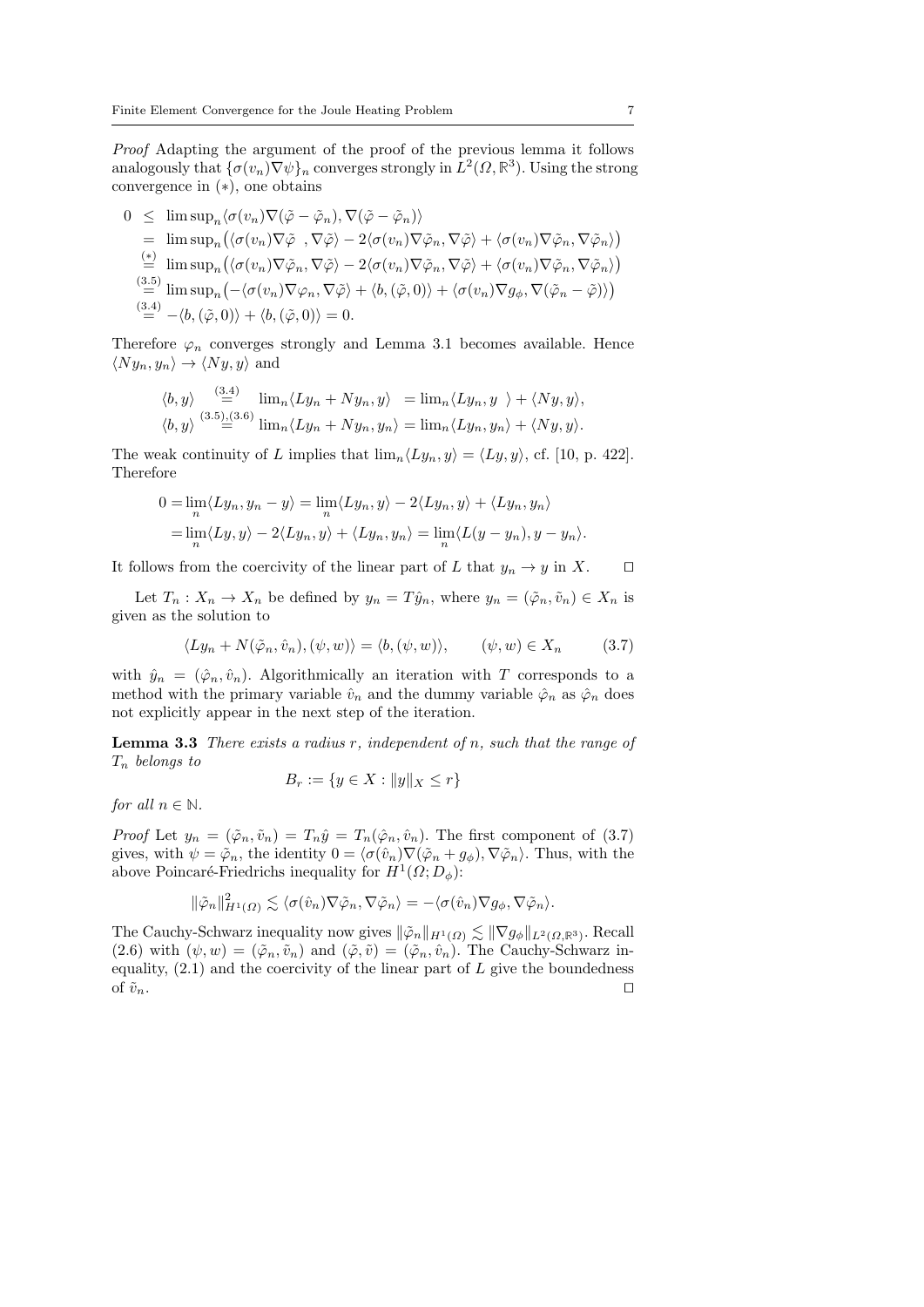Observe that the fixed points of  $T_n$  are exactly the Galerkin solutions in the sense of (3.1).

#### **Lemma 3.4** The mapping  $T_n$  has at least one fixed point  $x_n$ .

*Proof* We have that  $T_n : B_r \cap X_n \to B_r \cap X_n$ . The First Lemma of Strang (Braess, 2007, p.106) implies that the Galerkin solution of a linear elliptic equation changes continuously in the  $H^1$ -norm as the diffusion coefficient is varied in the  $L^{\infty}$ -norm. Therefore, looking at the first component in (3.7),  $\tilde{\varphi}_n$  depends continuously on  $\hat{v}_n$ , taking the equivalence of norms in the finitedimensional  $X_n$  into account. With  $\tilde{\varphi}_n$  determined,  $\tilde{v}_n$  can be computed from  $(\tilde{\varphi}_n, \tilde{v}_n) = L^{-1}(b - N(\tilde{\varphi}_n, \hat{v}_n))$ . Lemma 3.1 showed a sequential continuity of property of  $L$  and  $N$  which guarantees that the finite-dimensional Galerkin restrictions  $X_n \to X_n$  are continuous. Equally the Galerkin restriction  $X_n \to$  $X_n$  of the affine mapping  $L^{-1}$  is continuous. This means that  $T_n$  is a continuous map  $T_n : B_r \cap X_n \to B_r \cap X_n$ , so Brouwer's fixed point theorem gives the existence of a fixed point  $x_n$ .

It is a direct consequence that Galerkin solutions exist for all  $n \in \mathbb{N}$  and (that at least one of them) are contained in  $B_r$ . The next theorem conceptually builds upon Proposition 27.4 in [28, vol. II B] where Lemma 3.2 is replaced by  $(S)_0$ .

**Theorem 3.1** There exists a subsequence of Galerkin solutions  $\{x_{n(k)}\}_k =$  $\{(\tilde{\varphi}_{n(k)}, \tilde{v}_{n(k)})\}_k$  and an  $x = (\tilde{\varphi}, \tilde{v})$  in X such that  $x_{n(k)} \to x$  strongly in X and x solves  $(2.5)$ . If the solution x of  $(2.5)$  is unique then the whole sequence converges.

*Proof* It follows from (3.1) that  $\langle (L + N)x_n, y \rangle \rightarrow \langle b, y \rangle$  for all fixed  $y \in X_m$ ,  $m \in \mathbb{N}$ . Observe that  $L + N$  is a bounded operator, see (2.6) for N. Thus with  ${x_n}_n$  also the sequence  ${(L+N)x_n}_n$  is bounded. Consequently,  $(L+N)x_n \rightharpoonup$ b in  $X^*$  as  $n \to \infty$ , see Proposition 21.26 (c),(f) in [28, vol. II A]. The sequence  ${x_n}_n$  is bounded in the reflexive Banach space X. Thus there exists an  $x \in X$ and a subsequence  $\{x_{n(k)}\}_k$  with  $x_{n(k)} \to x$  as  $k \to \infty$ . It follows from (3.1) that

$$
\lim_{k} \langle Lx_{n(k)} + Nx_{n(k)}, (\tilde{\varphi}_{n(k)}, 0) \rangle = \lim_{k} \langle b, (\tilde{\varphi}_{n(k)}, 0) \rangle = \langle b, (\tilde{\varphi}, 0) \rangle,
$$
  

$$
\lim_{k} \langle Lx_{n(k)} + Nx_{n(k)}, (0, \tilde{v}_{n(k)}) \rangle = \lim_{k} \langle b, (0, \tilde{v}_{n(k)}) \rangle = \langle b, (0, \tilde{v}) \rangle.
$$

Therefore, it follows from Lemma 3.2 that  $x_{n(k)} \to x$  as  $k \to \infty$ . The continuity established in Lemma 3.1 yields  $(L+N)x_{n(k)} \rightarrow (L+N)x$  as  $k \rightarrow \infty$  and therefore  $(L + N)x = b$ . If the exact solution is unique, then the Galerkin approximations can only have one accumulation point.  $\Box$ 

We remark that this convergence result applies, in particular, to conforming finite element methods.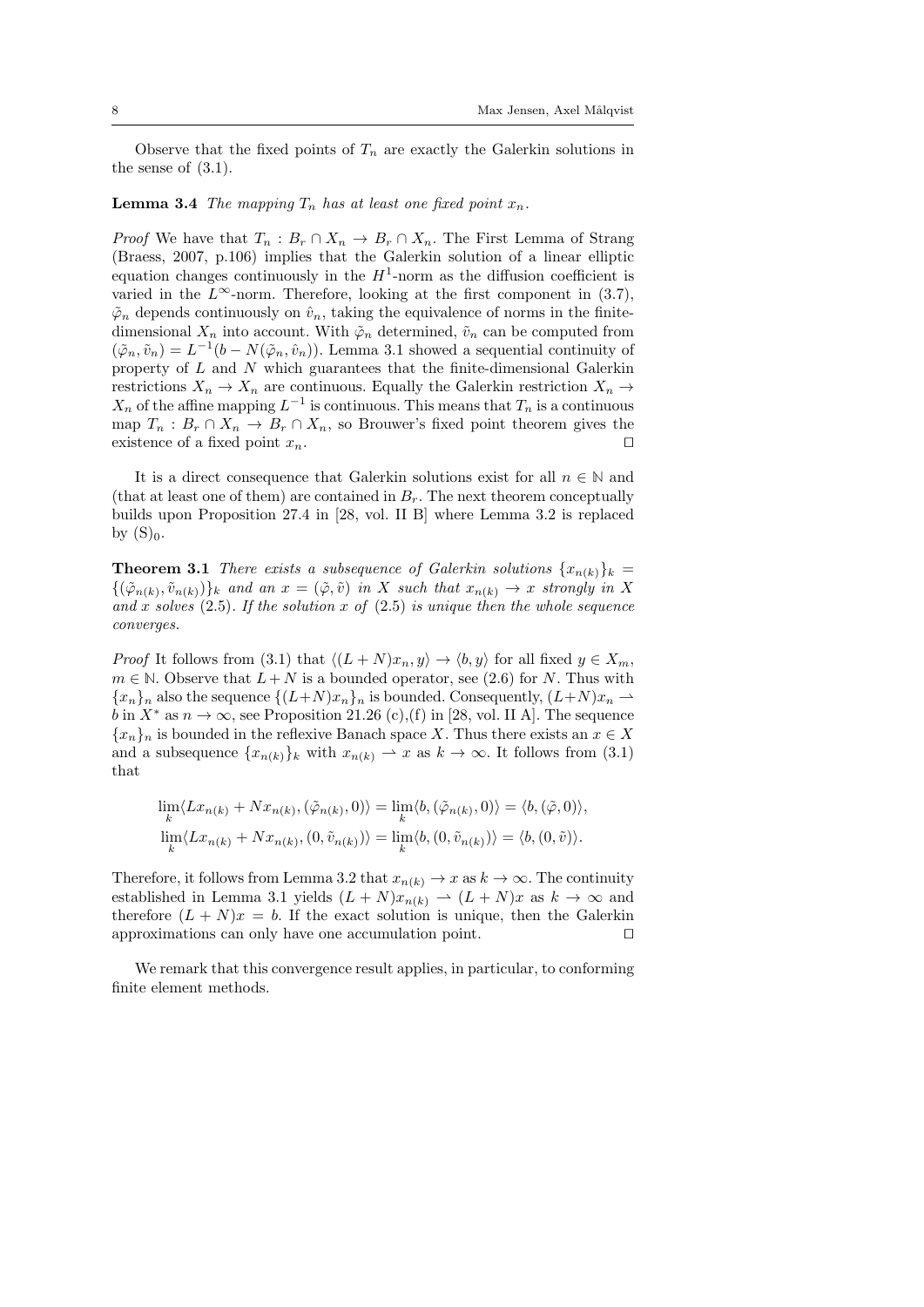#### 4 Regularity

In this section we investigate how the regularity estimates for the Poisson problem with mixed boundary conditions, derived in [24], carry over to the Joule heating problem. These bounds are sharp in the Poisson setting. In general they are also sharp for the Joule problem—noting that equation (2.2) takes the form of Poisson's equation when choosing a constant  $\sigma$ .

The underlying question is whether additional regularity can be gained if the type of the boundary condtions only changes at re-entrant corners:

#### $(C)$   $\Omega$  is a creased domain.

For the full definition of creased domains we refer to [24]; here we only highlight that in the setting of the Joule heating problem the key conditions are that  $\Omega$  is a bounded Lipschitz domain, that  $D_{\phi}$  and  $D_{u}$  are open and non-empty and that  $\partial D_{\phi}$  and  $\partial D_{u}$  are not re-entrant, meaning that the angles between  $D_{\phi}$  and  $N_{\phi}$  as well as between  $D_u$  and  $R_u$  are strictly less than  $\pi$ .

Let  $\mathcal{H}_{\varepsilon} \subset \mathbb{R}^2$  be the interior of the polygon with the vertices

$$
(0,0), \quad (\varepsilon,0), \quad \left(1,\frac{1}{2}-\varepsilon\right), \quad (1,1), \quad (1-\varepsilon,1), \quad \left(0,\frac{1}{2}+\varepsilon\right).
$$

In the statement of the following theorem we let  $D \in \{D_{\phi}, D_{u}\}\$  and  $R \in$  $\{N_{\phi}, R_u\}$ . Also  $1/p + 1/p' = 1$  and  $B_s^{p,q}$  denotes the scale of Besov spaces.

Lemma 4.1 ([24]) There exists an  $\varepsilon = \varepsilon(\partial\Omega, D, R)$  in  $(0, 1/2)$  such that Poisson's equation is well-posed in the spaces

$$
v \in W_{s+\frac{1}{p}}^{p}(\Omega), \qquad \Delta v \in (W_{2-s-\frac{1}{p}}^{p'}(\Omega; D))^{*},
$$
  

$$
v|_{D} = g \in B_{s}^{p,p}(D), \qquad \partial_{\nu}v|_{R} = h \in B_{s-1}^{p,p}(R),
$$
 (4.1)

whenever  $(s, 1/p) \in \mathcal{H}_{\varepsilon}$ .

Consequently we assume for the remainder of this section that  $g_{\phi} \in B_s^{p,p}(D_{\phi}),$  $g_u \in B_s^{p,p}(D_u)$  and  $h \in B_{s-1}^{p,p}(R_u)$ . We also choose

$$
\varepsilon := \min\{\varepsilon(\partial\Omega, D_{\phi}, N_{\phi}), \varepsilon(\partial\Omega, D_u, R_u)\} \in (0, 1/2).
$$

We aim to prove existence of solutions with the smoothness and Lebesgue indices

$$
s = \frac{2 - \varepsilon}{2}
$$
,  $t = \frac{8 + \varepsilon}{12}$ ,  $p = \frac{2}{1 - \varepsilon}$ ,  $q = \frac{12}{4 - \varepsilon}$ 

Then  $(s, 1/p), (t, 1/q) \in \mathcal{H}_{\varepsilon}$  and

$$
W_{t+\frac{1}{q}}^q(\Omega) = W_1^{\frac{12}{4-\varepsilon}}(\Omega) \subset C^{0,\frac{\varepsilon}{4}}(\Omega) \cap W_1^3(\Omega) \subset C(\overline{\Omega}) \cap W_1^3(\Omega) \tag{4.2}
$$

.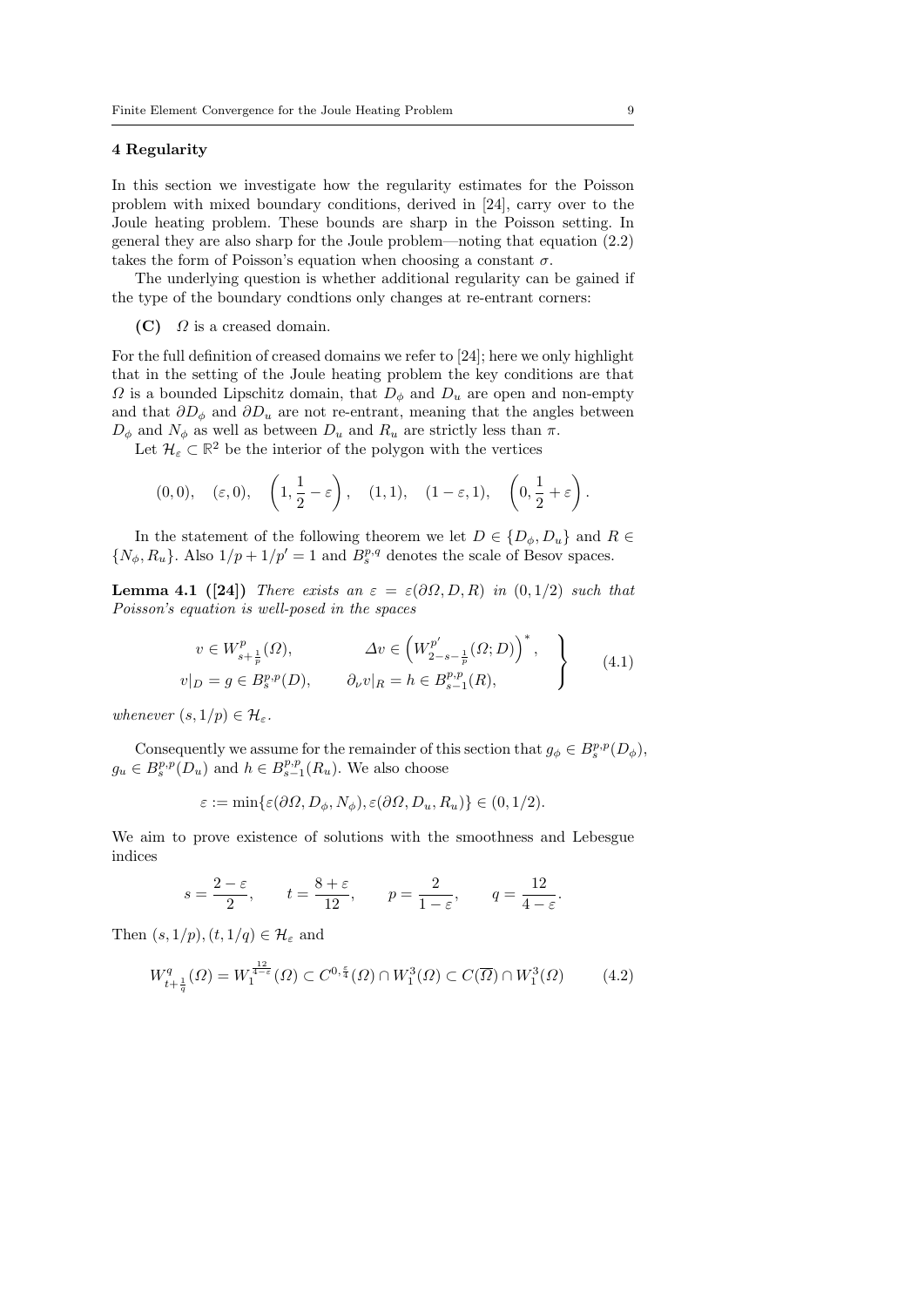and

$$
W^{p'}_{2-s-\frac{1}{p}}(\Omega;D) = W^{\frac{2}{1+\varepsilon}}_{\varepsilon+\frac{1}{2}}(\Omega;D) \subset L^{\frac{6}{2+\varepsilon}}(\Omega) \subset L^3(\Omega)
$$
 (4.3)

due to the Sobolev embedding theorem. Note that  $W_2^{p'}$  $\frac{p^{\prime }p^{\prime }}{2-s-\frac{1}{p}}(\varOmega )|_{\partial \varOmega }=B_{\varepsilon /2}^{p^{\prime },p^{\prime }}$  $\mathbb{P}_{\varepsilon/2}^{\,p\,\,,p}\left(\partial\varOmega\right)$ has the dual space  $B^{p,p}_{-\varepsilon}$  $P^{p,p}_{-\varepsilon/2}(\partial\Omega) = B^{p,p}_{s-1}(\partial\Omega)$ , cf. [24]. Also

$$
W_{s+\frac{1}{p}}^{p}(\Omega) \subset W_{1}^{\frac{6}{2-\varepsilon}}(\Omega) \subset W_{1}^{\frac{12}{4-\varepsilon}}(\Omega) = W_{t+\frac{1}{q}}^{q}(\Omega).
$$

Indeed the embedding of  $W_{s+\frac{1}{p}}^p(\Omega)$  into  $W_{t+\frac{1}{q}}^q(\Omega)$  is compact for  $\varepsilon \in (0,1/2)$ since

$$
\left(s+\frac{1}{p}\right)-\left(t+\frac{1}{q}\right)=\frac{1}{2}-\varepsilon.\tag{4.4}
$$

We set

$$
Y = W_{t+\frac{1}{q}}^q(\Omega; D_{\phi}) \times W_{t+\frac{1}{q}}^q(\Omega; D_u), \qquad Z = W_{s+\frac{1}{p}}^p(\Omega; D_{\phi}) \times W_{s+\frac{1}{p}}^p(\Omega; D_u).
$$

Corollary 4.1 Let s, p and  $\kappa \in L^{\infty}(R)$  be as above. There exists an  $\varepsilon =$  $\varepsilon(\partial\Omega, D, R)$  in  $(0, 1/2)$  such that Poisson's equation is well-posed in the spaces

$$
v \in W_{s+\frac{1}{p}}^p(\Omega), \qquad \Delta v \in \left(W_{2-s-\frac{1}{p}}^{p'}(\Omega;D)\right)^*,
$$
  

$$
v|_D \in B_s^{p,p}(D), \qquad \kappa v + \partial_\nu v|_R \in B_{s-1}^{p,p}(R) \qquad (4.5)
$$

whenever  $(s, 1/p) \in \mathcal{H}_{\varepsilon}$ .

Proof A standard energy argument ensures that, given Dirichlet boundary conditions on  $D$  with data in  $B_s^{p,p}(D)$  and Robin boundary conditions with data in  $B^{p,p}_{s-1}(R)$ , the mixed Poisson problem has a unique solution v in  $H^1(\Omega)$ . This function  $v$  is also the unique solution of the system with Neumann boundary conditions

$$
h - \kappa v \in L^{2}(R) \subset \left(B^{\frac{2}{1+\varepsilon},\frac{2}{1+\varepsilon}}_{\frac{\varepsilon}{2},0}(R)\right)^{*} = \left(B^{\,p',p'}_{1-s,0}(R)\right)^{*} = B^{p,p}_{s-1}(R) \qquad \text{on } R,
$$

giving the required regularity by Lemma 4.1. The result now follows since  $\|\kappa v\|_{B^{p,p}_{s-1}(R)} \lesssim \|v\|_{H^1(\Omega;D)}$ . The contract of the contract of the contract of the contract of the contract of the contract of the contract of the contract of the contract of the contract of the contract of the contract of the contract of the contract

Now, motivated by (2.2), we consider the following modified weak formulation for  $(\phi, \tilde{u}) \in Y$ 

$$
\langle \nabla \phi, \nabla \psi \rangle = \langle \frac{\sigma'(u)}{\sigma(u)} \nabla u \cdot \nabla \phi, \psi \rangle \qquad \forall \psi, \n\langle \nabla u, \nabla w \rangle + \langle \kappa u, w \rangle_{R_u} = \langle \sigma(u) \nabla \phi \cdot \nabla \phi, w \rangle + \langle h, w \rangle_{R_u} \qquad \forall w, \qquad (4.6)
$$

with  $(\psi, w) \in Z$ . Notice that again  $\tilde{\phi} = \phi - g_{\phi}$  and  $\tilde{u} = u - g_u$ .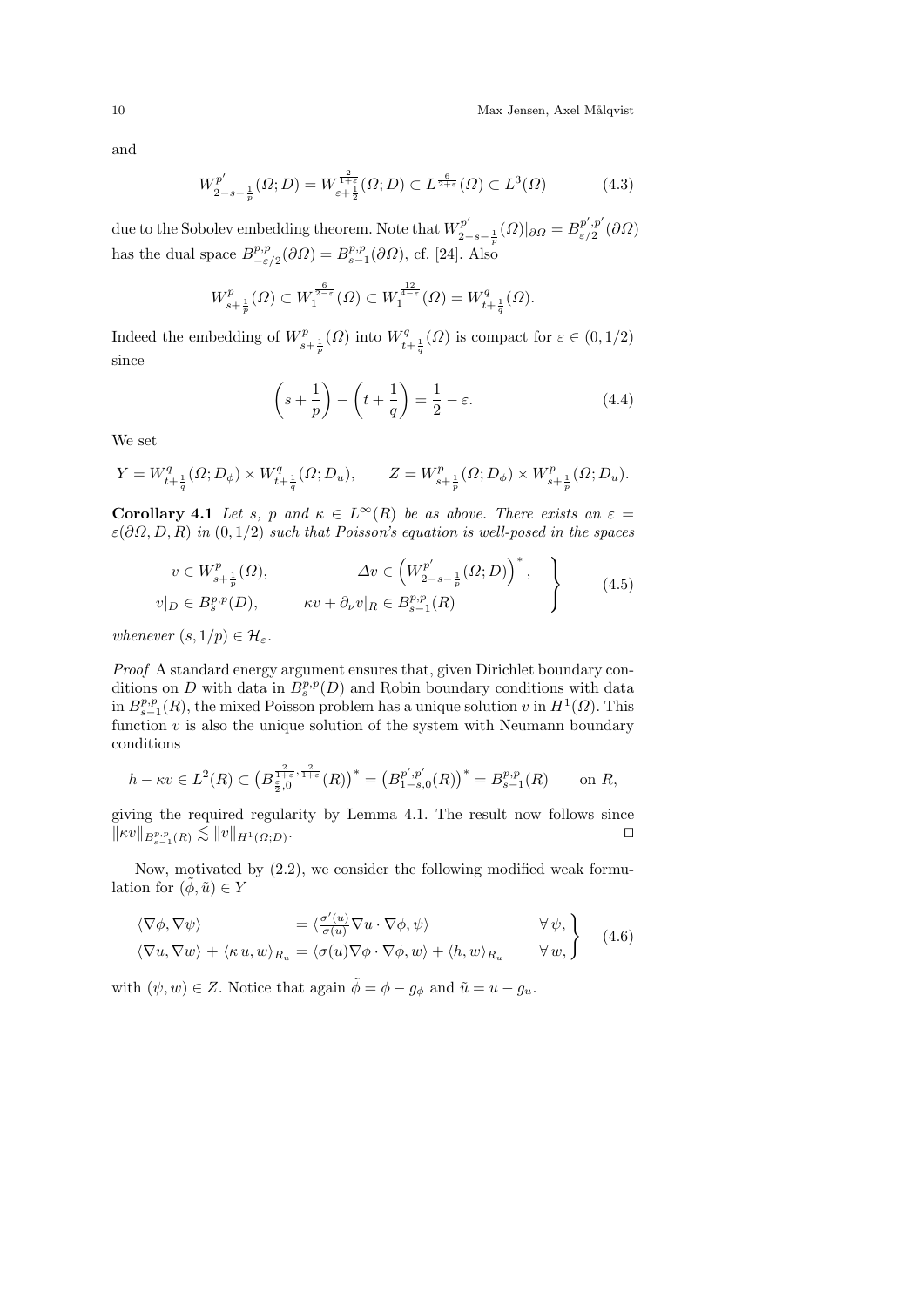**Lemma 4.2** The set of solutions of  $(2.3)$  which belong to Y is equal to the set of solutions of (4.6). Moreover, if  $(\phi, \tilde{u}) \in X$  solves (2.3) then it solves (4.6) for all  $(\psi, w) \in W_1^{\infty}(\Omega; D_\phi) \times W_1^{\infty}(\Omega; D_u)$ .

Proof One only needs to consider the first equation of  $(2.3)$  and  $(4.6)$ . Let  $(\phi, \tilde{u}) \in Y$  solve  $(4.6)$ . Let  $\{\vartheta_{\varepsilon}\}_{\varepsilon}$  be an approximate identity and  $\sigma_{\varepsilon} := \sigma(u) * \vartheta_{\varepsilon}$ and  $\psi_{\varepsilon} := \psi \sigma_{\varepsilon}$ . Then

$$
\int_{\Omega} \nabla \phi \cdot \nabla \psi \,dx \stackrel{(4.6)}{=} \lim_{\varepsilon \to 0} \int_{\Omega} \left( \frac{\nabla \sigma(u)}{\sigma_{\varepsilon}} \cdot \nabla \phi \right) \psi \,dx,
$$

as  $\sigma_{\varepsilon} \to \sigma(u)$  in  $L^{\infty}(\Omega)$ . Now choosing  $\psi_{\varepsilon}$  as test function

$$
\lim_{\varepsilon \to 0} \int_{\Omega} \nabla \phi \cdot \nabla \psi_{\varepsilon} dx = \lim_{\varepsilon \to 0} \int_{\Omega} \left( \frac{\nabla \sigma(u)}{\sigma_{\varepsilon}} \cdot \nabla \phi \right) \psi_{\varepsilon} dx = \int_{\Omega} (\nabla \sigma(u) \cdot \nabla \phi) \psi dx,
$$

but also

$$
\lim_{\varepsilon \to 0} \int_{\Omega} \nabla \phi \cdot \nabla \psi_{\varepsilon} \, dx = \lim_{\varepsilon \to 0} \int_{\Omega} \sigma_{\varepsilon} \nabla \phi \cdot \nabla \psi \, dx + \int_{\Omega} (\nabla \phi \cdot \nabla \sigma_{\varepsilon}) \psi \, dx \n= \int_{\Omega} \sigma(u) \nabla \phi \cdot \nabla \psi \, dx + \int_{\Omega} (\nabla \sigma(u) \cdot \nabla \phi) \psi \, dx.
$$

Subtraction shows that  $(\tilde{\phi}, \tilde{u}) \in Y$  solves (2.3). The other direction follows from re-arranging the above identities; the test spaces Z and  $W_1^{\infty}(\Omega; D_{\phi}) \times$  $W_1^{\infty}(\Omega; D_u)$  have to be adapted to the size of trial function spaces.

It is convenient to define the operators

$$
S_1: Y \to W_{\phi}^*, (\tilde{\varphi}, \tilde{v}) \mapsto (\psi \mapsto \langle \frac{\sigma'(v)}{\sigma(v)} \nabla v \cdot \nabla \varphi, \psi \rangle),
$$
  
\n
$$
S_2: Z_{\phi} \to W_{\phi}^*, \tilde{\varphi} \mapsto (\psi \mapsto \langle \nabla \varphi, \nabla \psi \rangle),
$$
  
\n
$$
S_3: Y \to W_u^*, (\tilde{\varphi}, \tilde{v}) \mapsto (w \mapsto \langle \sigma(v) \nabla \varphi \cdot \nabla \varphi, w \rangle + \langle h, w \rangle_{R_u}),
$$
  
\n
$$
S_4: Z_u \to W_u^*, \tilde{v} \mapsto (w \mapsto \langle \nabla v, \nabla w \rangle + \langle \kappa v, w \rangle_{R_u}),
$$

where

$$
\begin{aligned} Z_{\phi} &= W^p_{s + \frac{1}{p}}(\Omega; D_{\phi}), && Z_u &= W^p_{s + \frac{1}{p}}(\Omega; D_u), \\ W_{\phi} &= W^{p'}_{2 - s - \frac{1}{p}}(\Omega; D_{\phi}), && W_u &= W^{p'}_{2 - s - \frac{1}{p}}(\Omega; D_u). \end{aligned}
$$

The notation indicates that operators map into dual spaces with the associated test functions  $\psi$  and v. Let I be the identity map and

$$
S := (I, S_4^{-1} \circ S_3) \circ (S_2^{-1} \circ S_1, I). \tag{4.7}
$$

Given an initial pair  $(\varphi, v)$ ,  $S_1$  returns in the first component the right-hand side of (4.6) and thus  $S_2^{-1} \circ S_1$  gives an update of the first component. This, together with an unchanged v, is passed into  $S_3$  and then  $S_4^{-1}$  to return first an updated right-hand side and then an updated second component.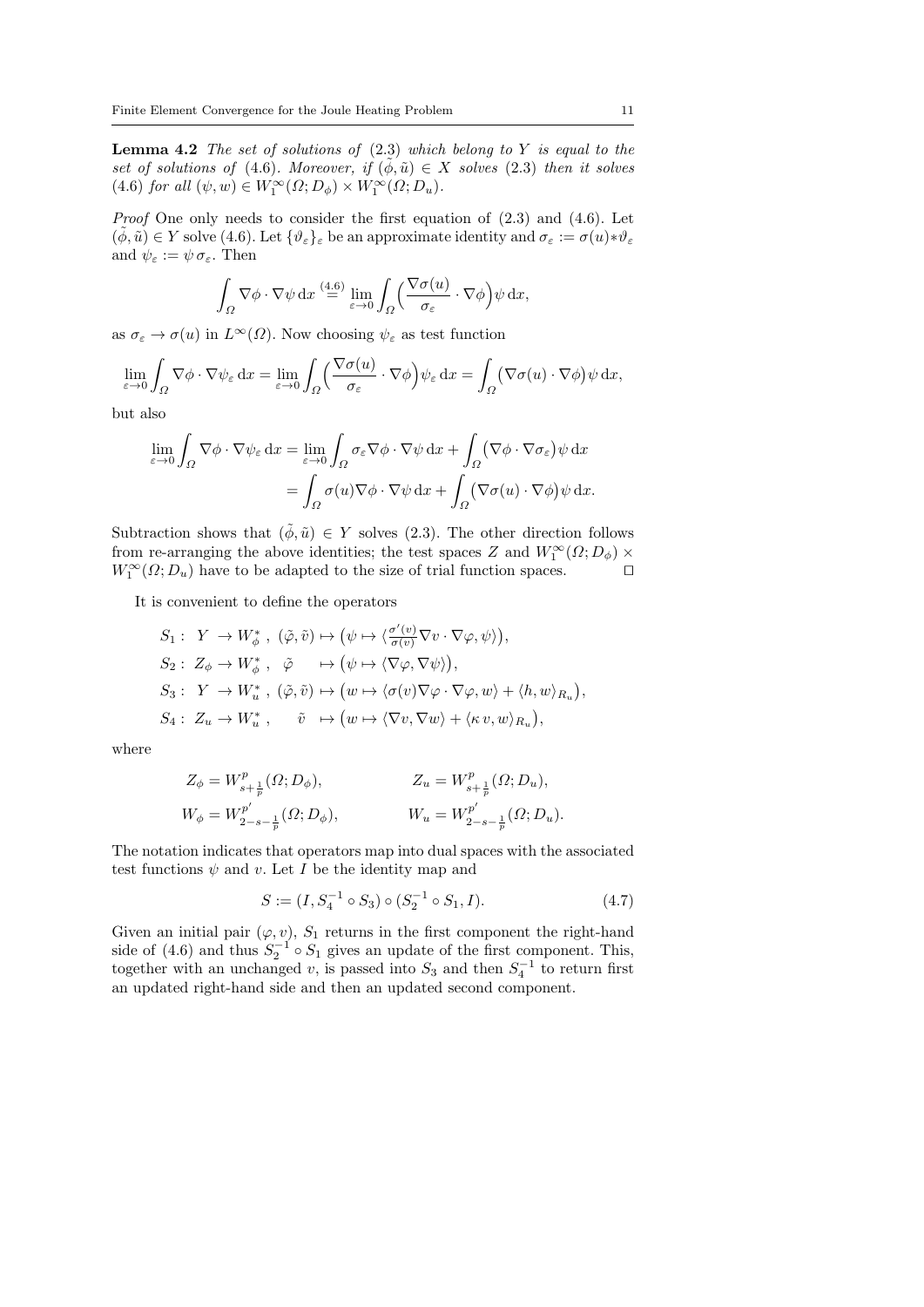**Lemma 4.3** The operators  $S$  maps continuously into  $Z$ .

*Proof* Lemma 4.1 ensures that  $S_2^{-1}$  and  $S_4^{-1}$  map continuously into  $W_{s+\frac{1}{p}}^p(\Omega)$ . Notice that, due to (4.3),

$$
\frac{\nabla \sigma(v)}{\sigma(v)} \cdot \nabla \varphi, \quad \sigma(v) |\nabla \varphi|^2 \quad \in L^{\frac{6}{4-\varepsilon}}(\Omega) = \left( L^{\frac{6}{2+\varepsilon}}(\Omega) \right)^* \subset \left( W_{2-s-\frac{1}{p}}^{p'}(\Omega) \right)^*.
$$

As  $h \in B^{p,p}_{s-1}(R_u)$ ,  $\kappa \in L^{\infty}(R_u)$ ,  $v \in C(\overline{\Omega})$  also  $\kappa v, h \in (W^{p'}_{2-1})$  $\binom{p'}{2-s-\frac{1}{p}}(0)$ <sup>\*</sup>. Therefore  $S_1$  and  $S_3$  map into  $W^*_{\phi}$  and  $W^*_{u}$ . The contract of the contract  $\Box$ 

Lemma 4.3 gives access to Schauder's fixed point argument provided  $\frac{\nabla \sigma}{\sigma}$  is not too large in relation to other parameters of the problem. Let  $C_1$  to  $C_4$ be the embedding constants of

$$
\begin{array}{lll} \displaystyle W^{p'}_{2-s-\frac{1}{p}}(\varOmega;D_u)\hookrightarrow L^{\frac{12}{8+\varepsilon}}(\varOmega),\qquad &\displaystyle B^{p,p}_{s}(D_{\phi})\hookrightarrow W^{p'}_{2-s-\frac{1}{p}}(\varOmega)^*,\\ \displaystyle W^p_{s+\frac{1}{p}}(\varOmega)\hookrightarrow W^q_{t+\frac{1}{q}}(\varOmega),\qquad &\displaystyle B^{p,p}_{s}(D_u)\hookrightarrow W^{p'}_{2-s-\frac{1}{p}}(\varOmega)^*, \end{array}
$$

respectively. By abuse of notation we denote by  $||S_2^{-1}||$  and  $||S_4^{-1}||$  the operator norms of the linear parts of  $S_2^{-1}$  and  $S_4^{-1}$ ; that is of  $S_2^{-1}$  and  $S_4^{-1}$  if  $g_{\phi}$  and  $g_u$ were 0.

Lemma 4.4 There exists a positive constant

$$
C_* = C_* \left( \{ C_i \}_{i=1}^4, \| S_2^{-1} \| , \| S_4^{-1} \| , \sigma^\circ, \| g_\phi \|_{B_s^{p,p}}, \| g_u \|_{B_s^{p,p}}, \| h \|_{B_{s-1}^{p,p}} \right) \tag{4.8}
$$

such that whenever  $\Vert \frac{\sigma'}{\sigma} \Vert$  $\frac{\sigma'}{\sigma}$ ||<sub>L</sub>∞<sub>(</sub> $\mathbb{R}$ )  $\leq C_*$  then there is a ball  $B \subset Y$  such that S maps B into B.

Proof By Hölder's inequality

$$
\begin{split} \left\| \frac{\nabla \sigma(v)}{\sigma(v)} \cdot \nabla \varphi \right\|_{W^{p'}_{2-s-\frac{1}{p}}(\Omega; D_{\phi})^*} &= \sup_{\psi \neq 0} \frac{\langle \frac{\sigma'(v)}{\sigma(v)} \nabla v \cdot \nabla \varphi, \psi \rangle}{\left\| \psi \right\|_{W^{p'}_{2-s-\frac{1}{p}}(\Omega; D_{\phi})}} \\ &\leq C_1 \left\| \frac{\sigma'}{\sigma} \right\|_{L^{\infty}(\mathbb{R})} \left\| \nabla v \right\|_{L^{\frac{12}{4-\varepsilon}}(\Omega)} \left\| \nabla \varphi \right\|_{L^{\frac{12}{4-\varepsilon}}(\Omega)} \\ &\lesssim C_1 \left\| \frac{\sigma'}{\sigma} \right\|_{L^{\infty}(\mathbb{R})} \left( \| (\tilde{\varphi}, \tilde{v}) \|^2_Y + C_2 \| g_{\phi} \|^2_{B^{p,p}_s(D_{\phi})} + C_4 \| g_u \|^2_{B^{p,p}_s(D_u)} \right). \end{split}
$$

Similarly,

$$
\|\sigma(v)\nabla\varphi\cdot\nabla\varphi\|_{W^{p'}_{2-s-\frac{1}{p}}(\Omega;D_u)^*} = \sup_{w\neq 0} \frac{\langle\sigma(v)\nabla\varphi\cdot\nabla\varphi,w\rangle}{\|w\|_{W^{p'}_{2-s-\frac{1}{p}}(\Omega;D_u)}} \leq C_1 \sigma^{\circ} \left(\|\nabla\tilde{\varphi}\|_{L^{\frac{12}{4-\epsilon}}(\Omega)}^2 + C_2 \|g_{\phi}\|_{B_s^{p,p}(D_{\phi})}^2\right).
$$
\n(4.9)

We need to bound the first component  $I \circ S_2^{-1} \circ S_1 = S_2^{-1} \circ S_1$  and the second component  $S_4^{-1} \circ S_3 \circ (S_2^{-1} \circ S_1, I)$  of  $S$ , cf. (4.7). Suppose that  $(\tilde{\varphi}, \tilde{v})$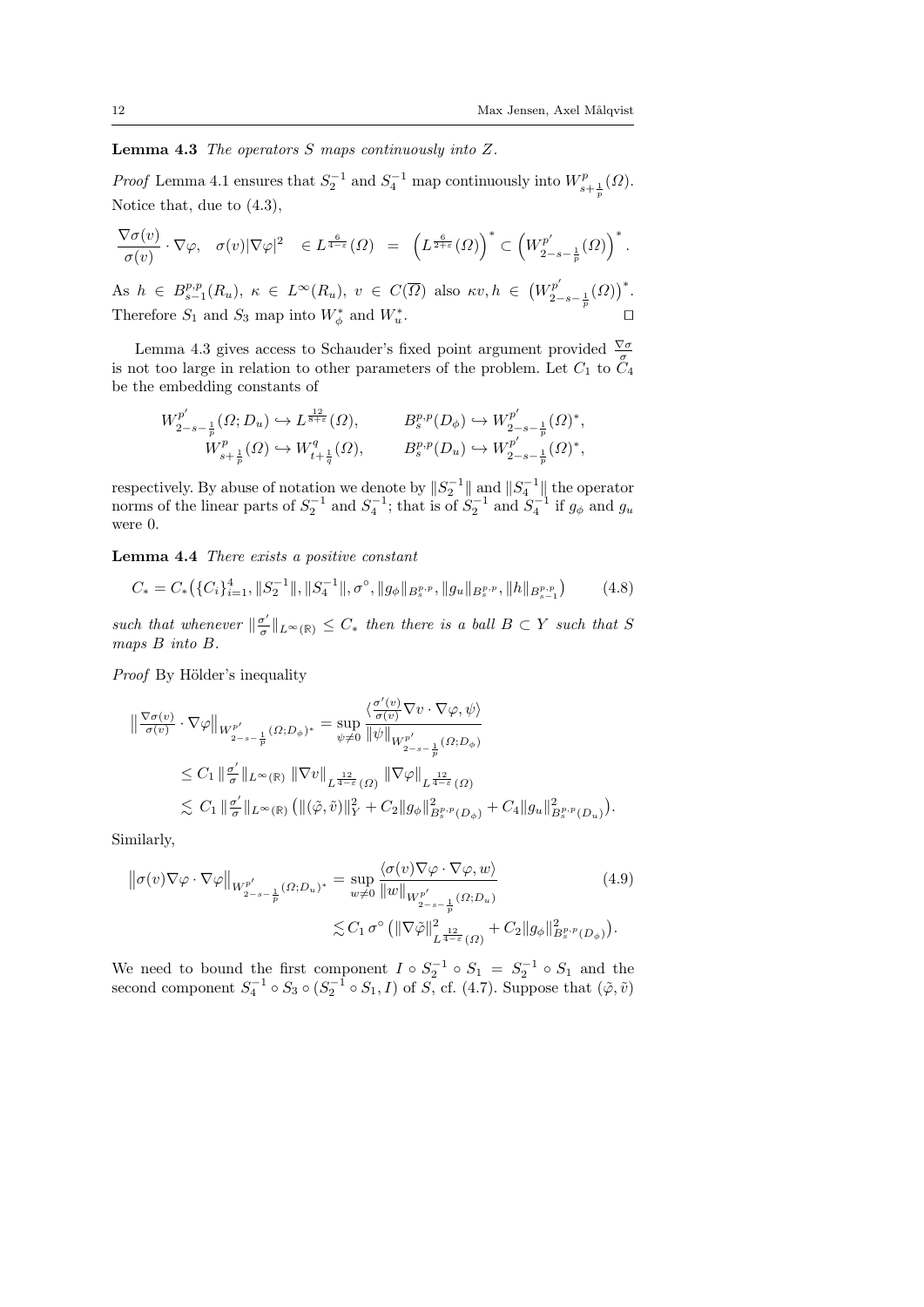are contained in the ball  $B = \{y \in Y : ||y||_Y \le r\}$ . As  $S_2$  is an invertible affine function, there are generic constants  $C$  with a parameter dependence as indicated in (4.8) such that

$$
\|(S_2^{-1}\circ S_1)(\tilde{\varphi},\tilde{v})\|_{W^q_{t+\frac{1}{q}}(\Omega;D_{\phi})}\leq C\,\|\frac{\sigma'}{\sigma}\|_{L^{\infty}(\mathbb{R})}\,r^2+C.\tag{4.10}
$$

For the second component notice that the right-hand side of (4.9) only depends on  $\varphi$  and not v

$$
\|(S_4^{-1}\circ S_3 \circ (S_2^{-1}\circ S_1, I))(\tilde{\varphi}, \tilde{v})\|_{W^q_{t+\frac{1}{q}}(\Omega; D_u)} \le C\left(\underbrace{C\left\|\frac{\sigma'}{\sigma}\right\|_{L^{\infty}(\mathbb{R})}r^2 + C}_{\text{owing to (4.10)}}\right)^2 + C.
$$

Therefore  $\|(S_2^{-1} \circ S_1)(\tilde{\varphi}, \tilde{v})\|$  is bounded by a quartic polynomial of the form

$$
C\,\|\tfrac{\sigma'}{\sigma}\t\|^2_{L^\infty(\mathbb{R})}\,r^4+C\,\|\tfrac{\sigma'}{\sigma}\t\|_{L^\infty(\mathbb{R})}\,r^2+C.
$$

At radii where it intersects the first diagonal  $r \mapsto r$  the operator S maps B into B. The existence of such an intersection point is guaranteed if  $\frac{\sigma'}{\sigma}$  $\frac{\sigma'}{\sigma}\|_{L^\infty(\mathbb{R})}$ is sufficiently small.

The above lemma is consistent with the analysis of the linear problem with a constant  $\sigma$  in the sense that a suitable  $C_*$  can always be found as  $\frac{\sigma'}{\sigma}$  $\frac{\sigma'}{\sigma}$  becomes small. We now turn to Schauder's fixed point theorem to obtain the existence of solutions in Z.

Theorem 4.1 There exists a positive constant

$$
C_* = C_* \left( \{C_i\}_{i=1}^4, \|S_2^{-1}\|, \|S_4^{-1}\|, \sigma^\circ, \|g_\phi\|_{B_s^{p,p}(D_\phi)}, \|g_u\|_{B_s^{p,p}(D_u)}, \|h\|_{B_{s-1}^{p,p}(R_u)} \right)
$$

such that whenever  $\Vert \frac{\sigma'}{\sigma} \Vert$  $\frac{\sigma'}{\sigma}$ ||<sub>L</sub><sup>∞</sup>(ℝ) ≤ C<sup>\*</sup> then (4.6) has a solution in Z.

*Proof* The compactness of S follows from Lemma 4.3 and  $(4.4)$ . Now the result is a consequence of Lemma 4.4 and Schauder's fixed point theorem.  $\Box$ 

While the global regularity estimate in  $Y$  is sharp in the setting of creased domains (up to the distance of  $(t, 1/q)$  to the boundary of  $\mathcal{H}_{\varepsilon}$ ), as a comparison with the Poisson problem shows, more regularity is seen away from the boundary. For the next theorem we assume  $(\phi, \tilde{u}) \in Y$ ; however, it is not relevant whether this is established with the above fixed-point argument or otherwise.

**Theorem 4.2** Let  $\Omega_0$  be a relatively compact Lipschitz domain in  $\Omega: \Omega_0 \in \Omega$ . Let  $(\tilde{\phi}, \tilde{u}) \in Y$  be a solution of (4.6). Then  $\tilde{\phi}, \tilde{u} \in W_2^s(\Omega_0)$  for all  $s \in (1, \infty)$ . If  $\sigma \in C_0^{\infty}(\mathbb{R})$  then  $\tilde{\phi}, \tilde{u} \in C^{\infty}(\overline{\Omega_0})$ .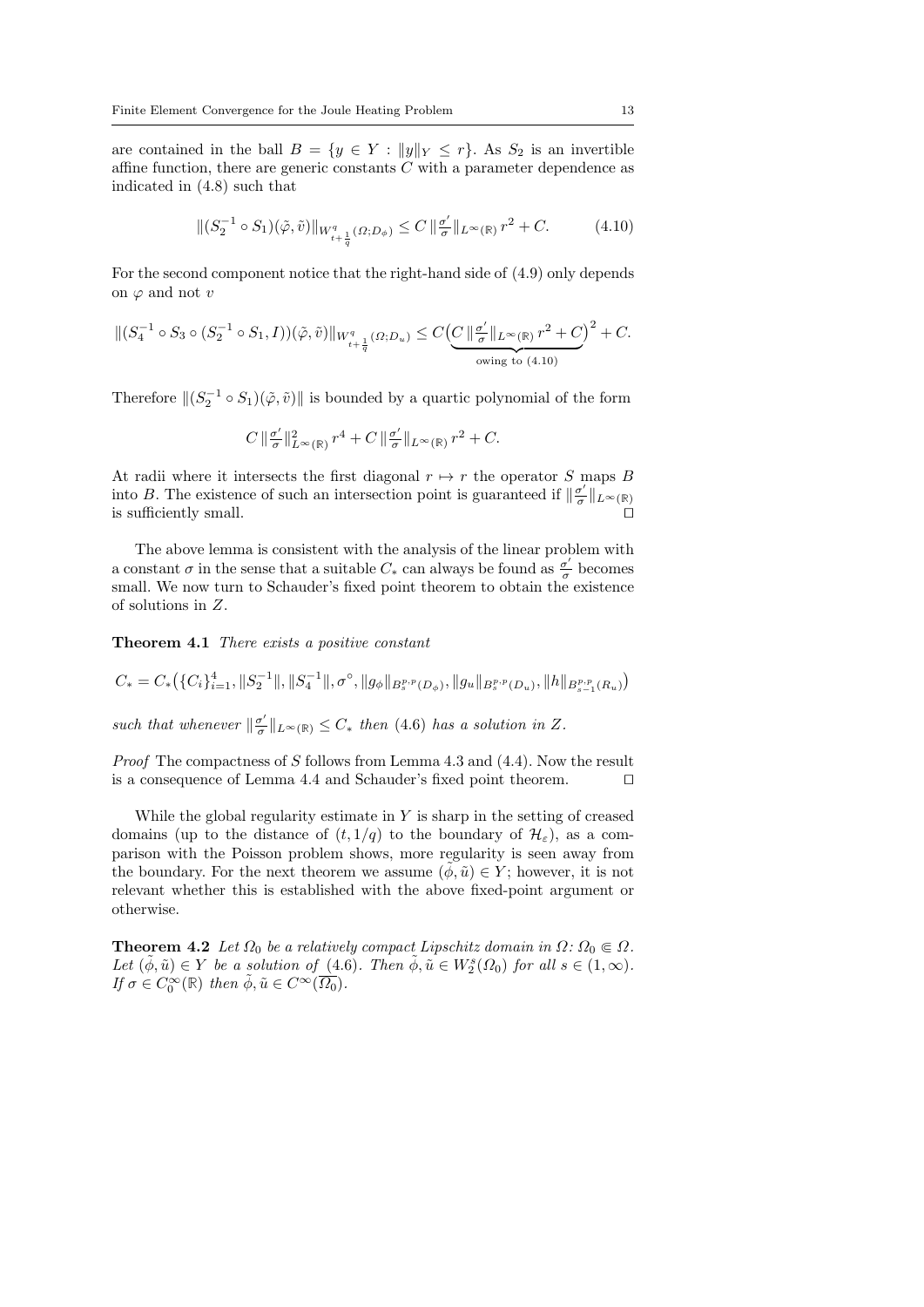*Proof* Let  $\{\Omega_i\}_{i\in\mathbb{N}}$  and  $\Omega_{\infty}$  be smooth domains with  $\Omega_i \in \Omega_{i+1}$  and  $\Omega_i \subset$  $\Omega_{\infty} \in \Omega$  for all  $i \in \mathbb{N}$ . Without loss of generality we may assume that the boundary data  $g_{\phi}$  and  $g_u$  have extensions from the boundary onto  $\Omega$  such that  $g_{\phi}, g_u \in C^{\infty}(\Omega_{\infty})$ . Fix  $i \in \mathbb{N} \setminus \{0\}$ . Let  $\zeta_i$  be a smooth function  $\Omega_i \to [0, 1]$  such that  $\zeta_i|_{\partial\Omega_i} = 0$  and  $\zeta_i|_{\Omega_{i-1}} = 1$ . Then  $\zeta_i\tilde{\phi}$  and  $\zeta_i\tilde{u}$  solve Poisson's problem on  $\Omega_i$  with homogeneous Dirichlet boundary conditions and the right-hand sides

$$
\zeta_i \left( \frac{\sigma'(\tilde{u})}{\sigma(\tilde{u})} \nabla \tilde{u} \cdot \nabla \tilde{\phi} \right) - \zeta_i \Delta g_{\phi} - 2 \nabla \zeta_i \cdot \nabla \tilde{\phi} - \tilde{\phi} \Delta \zeta_i,
$$
  

$$
\zeta_i \left( \sigma(\tilde{u}) \nabla \tilde{\phi} \cdot \nabla \tilde{\phi} \right) - \zeta_i \Delta g_u - 2 \nabla \zeta_i \cdot \nabla v - v \Delta \zeta_i
$$

in  $L^{\frac{6}{4-\epsilon}}(\Omega_i)$ , respectively. According to Theorem 9.15 in [14] a solution to Poisson's problem with homogeneous Dirichlet conditions belongs to  $W_2^{\frac{6}{4-\varepsilon}}(\Omega_i)$  if the right-hand side belongs to  $L^{\frac{6}{4-\epsilon}}(\Omega_i)$  and  $\frac{6}{4-\epsilon} \in (1,\infty)$ . Therefore  $\tilde{\phi}, \tilde{u} \in$  $W_2^{\frac{6}{4-\varepsilon}}(\Omega_i) \subset W_1^{\frac{12}{4-2\varepsilon}}(\Omega_i)$ . Substituting  $\varepsilon$  by  $2\varepsilon$  one may pass from i to  $i-1$ and repeat the argument. We conclude via induction that  $\tilde{\phi}, \tilde{u} \in W_2^s(\Omega_1)$  for any  $s \in (1, \infty)$ , recalling that a negative  $\frac{12}{4-2\varepsilon}$  corresponds to a right-hand side in  $L^{\infty}(\Omega_i)$ . Indeed  $\tilde{\phi}, \tilde{u} \in W_2^s(\Omega_i)$  for all  $i \in \mathbb{N}$  and  $s \in (1, \infty)$ .

Now let  $\sigma \in C^{\infty}(\mathbb{R})$ . Theorem 9.19 in [14] states that if the right-hand side in Poisson's problem is in  $W_k^s(\Omega_i)$  then the solution belongs to  $W_{k+2}^s(\Omega_i)$  with  $k \in \{1, 2, 3, \ldots\}$  and  $s \in (1, \infty)$ . Leibniz' rule  $(f \cdot g)^{(k)} = \sum_{j=0}^{k} {k \choose j} f^{(j)} \cdot g^{(k-j)}$ shows that for a given  $s \in (1,\infty)$  a  $s' \in (1,\infty)$  can be chosen such that  $\frac{\nabla \sigma(\tilde{u})}{\sigma(\tilde{u})} \nabla \tilde{\phi}, \sigma(\tilde{u}) \nabla \tilde{\phi} \cdot \nabla \tilde{\phi} \in W^s_k(\Omega_i)$  if  $\tilde{\phi}, \tilde{u} \in W^{s'}_{k+1}(\Omega_i)$ . Hence induction over  $k$ , coupled with a shift from  $\Omega_i$  to  $\Omega_{i-1}$  as above to impose smooth boundary conditions, shows that  $\tilde{\phi}$ ,  $\tilde{u} \in W_k^s(\Omega_0)$  for all  $k \in \mathbb{N}$  and  $s \in (1, \infty)$ . Use of the Sobolev embedding theorem concludes the proof.

*Remark 4.1* Assumption (C) is made to establish sufficient regularity of elliptic equations with Lemma 4.1 in the context of non-smooth domains and mixed boundary conditions. Also in other settings corresponding elliptic regularity results are available and the above analysis can be transferred with minor modifications. We point for the pure Dirichlet problem to  $[19, 12]$ , for the Neumann problem to [18, 12]. A related approach for the mixed problem on smooth, non-creased domains is proposed in  $[25]$ .

#### 5 A Priori and a posteriori Error Analysis

In this section we present a priori and a posteriori error bounds for conforming finite element approximations. We first present in an abstract form that the Galerkin method is quasi-optimal and that the error  $x - x_n$  can be bounded using the dual norm of the residual of the approximation. In the second part we choose a particular approximation technique, namely a conforming h-adaptive finite element method. We use interpolation estimates to bound the errors in terms of mesh size and polynomial degree.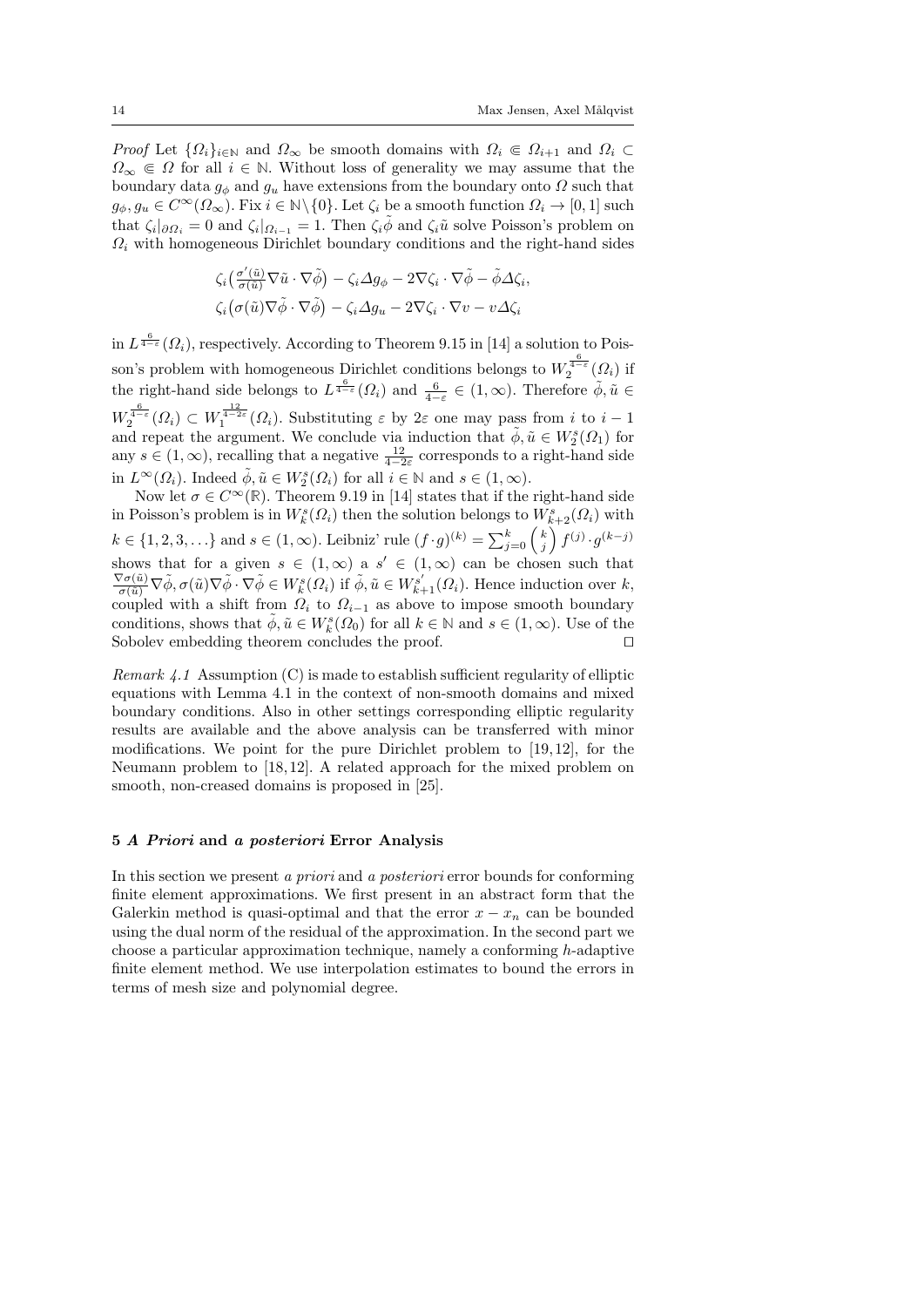#### 5.1 Abstract error bounds

In the theorem we assume that  $(\tilde{\phi}, \tilde{u}) \in Y$ . There is also an assumption on small data which relaxes as the coupling of the equations, measured by the Lipschitz constant of  $\sigma$  denoted  $C_7$ , weakens. In order to get the correct dependency of  $C_7$  we introduce a scaling factor  $(\tau)$  of the second component of equation (2.5) in the proof of the theorem. Beside the Lipschitz constant  $C_7$  we let  $C_8$  be the embedding constant from  $H^1$  into  $L^6$ ,  $C_9$  be a Poincaré-Friedrichs constant and

$$
C_5(\phi) = C_7 C_8 (1 + C_9) \|\nabla \phi\|_{L^3(\Omega)} \max(1, g^{\circ} - g_{\circ} + \|\nabla g_{\phi}\|_{L^3(\Omega)}),
$$
 (5.1)  

$$
C_6(\phi) = \sigma^{\circ}((1 + C_9)(C_8 \|\nabla \phi\|_{L^3(\Omega)} + C_8 \|\nabla g_{\phi}\|_{L^3(\Omega)}) + g^{\circ} - g_{\circ}),
$$

We note that  $C_5$  is directly proportional to  $C_7$ .

**Theorem 5.1** Suppose there is a solution  $x = (\tilde{\phi}, \tilde{u}) \in Y$  of equation (3.1) which satisfies

$$
C_5(\phi) \le \frac{(1-\delta)^2 \sigma_0}{C_6(\phi) + (1-\delta)\sigma_0}
$$

for a  $\delta \in (0,1)$  with the constants from equation (5.1). Then the solution is unique. Furthermore, if  $x_n \in X_n$  is its Galerkin approximation then the following a priori and a posteriori error bounds hold:

$$
||x - x_n||_X \lesssim \inf_{y_n \in X_n} ||x - y_n||_X,
$$
  

$$
||x - x_n||_X \lesssim ||Lx_n + Nx_n - b||_{X^*}.
$$

*Proof* We introduce for  $(\tilde{\varphi}, \tilde{v}) \in X$  the norm:

$$
\|(\tilde{\varphi}, \tilde{v})\|^2_{X^{\tau}} := \sigma_0 \|\nabla \tilde{\varphi}\|^2_{L^2(\Omega)} + \tau^2 \|\nabla \tilde{v}\|^2_{L^2(\Omega)} + \tau^2 \|\sqrt{\kappa} \tilde{v}\|^2_{L^2(R_u)}.
$$

We pick a solution  $x = (\tilde{\phi}, \tilde{u}) \in Y$ . For any function pair  $(\psi_n, v_n) = (\tilde{\psi}_n + \tilde{\psi}_n)$  $g_{\phi}, \tilde{v}_n + g_u$ ) with  $(\tilde{\psi}_n, \tilde{v}_n) \in X_n$ , we have,

$$
\begin{split}\n\|(\phi - \phi_n, u - u_n)\|_{X^{\tau}}^2 &\leq \langle \sigma(u_n) \nabla(\phi - \phi_n), \nabla(\phi - \phi_n) \rangle \\
&\quad + \tau^2 \|\nabla(u - u_n)\|_{L^2(\Omega)}^2 + \tau^2 \|\sqrt{\kappa}(u - u_n)\|_{L^2(R_u)}^2 \\
&\leq \langle \sigma(u_n) \nabla(\phi - \phi_n), \nabla(\phi - \psi_n) \rangle + \tau^2 \langle \nabla(u - u_n), \nabla(u - v_n) \rangle \\
&\quad + \tau^2 \langle \kappa(u - u_n), u - v_n \rangle_{R_u} + \langle \sigma(u_n) \nabla(\phi - \phi_n), \nabla(\psi_n - \phi_n) \rangle \\
&\quad + \tau^2 \langle \nabla(u - u_n), \nabla(v_n - u_n) \rangle + \tau^2 \langle \kappa(u - u_n), v_n - u_n \rangle_{R_u}.\n\end{split}
$$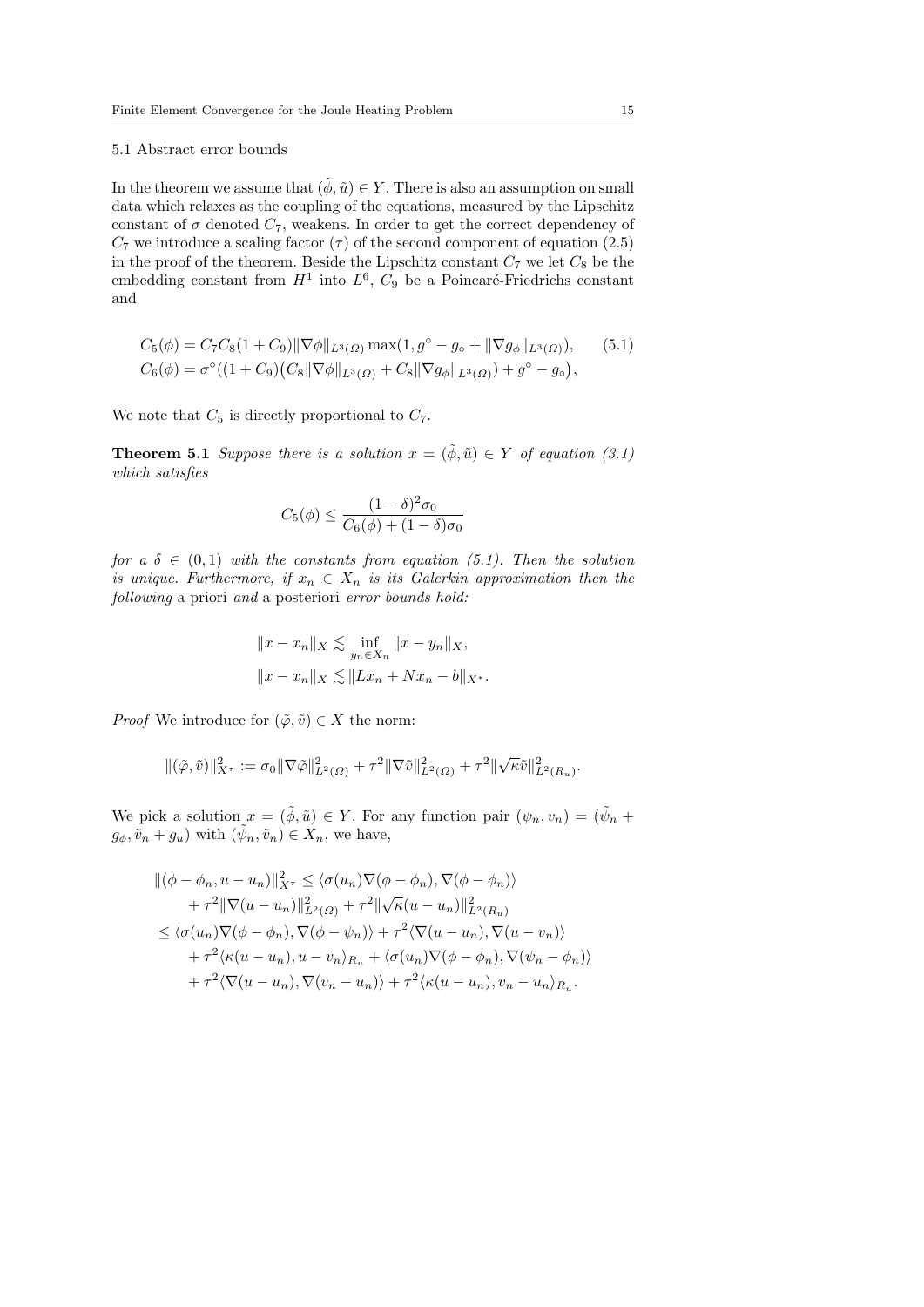We continue

$$
\begin{split}\n&\|(\phi - \phi_n, u - u_n)\|_{X^{\tau}}^2 \leq \frac{\sigma^{\circ}}{\sigma_{\circ}} \|(\phi - \phi_n, u - u_n)\|_{X^{\tau}} \|(\phi - \psi_n, u - v_n)\|_{X^{\tau}} \\
&+ C_7 C_8 \|\nabla \phi\|_{L^3(\Omega)} \|u - u_n\|_{H^1(\Omega)} \|\nabla(\phi_n - \psi_n)\|_{L^2(\Omega)} \\
&+ \tau^2 \|\sigma(u)[\tilde{\phi}]\nabla \phi - \sigma(u_n)[\tilde{\phi}_n]\nabla \phi_n\|_{L^2(\Omega)} \|\nabla(v_n - u_n)\|_{L^2(\Omega)} \\
&+ C_8 \tau^2 \|\nabla g_\phi\|_{L^3(\Omega)} \|\sigma(u)\nabla \phi - \sigma(u_n)\nabla \phi_n\|_{L^2(\Omega)} \|v_n - u_n\|_{H^1(\Omega)} \\
&\leq \frac{\sigma^{\circ}}{\sigma_{\circ}} \|(\phi - \phi_n, u - u_n)\|_{X^{\tau}} \|(\phi - \psi_n, u - v_n)\|_{X^{\tau}} \\
&+ C_6 \tau^2 \|\nabla(\phi - \phi_n)\|_{L^2(\Omega)} \|\nabla(v_n - u_n)\|_{L^2(\Omega)}\|(\phi(u_n - u_n)\|_{L^2(\Omega)})\|\nabla(u - u_n)\|_{L^2(\Omega)},\n\end{split}
$$

where we in (\*) use that  $\langle \sigma(u)\nabla\phi, \nabla\tilde{\psi}\rangle = \langle \sigma(u_n)\nabla\phi_n, \nabla\tilde{\psi}\rangle = 0$  for any  $\tilde{\psi} \in$  $X_n$ . We now use the triangle inequality on  $\|\nabla(\psi_n - \phi_n)\|_{L^2(\Omega)} \leq \|\nabla(\phi - \phi_n)\|_{L^2(\Omega)}$  $\|\phi_n\|_{L^2(\Omega)} + \|\nabla(\phi - \psi_n)\|_{L^2(\Omega)}$  and  $\|\nabla(v_n - u_n)\|_{L^2(\Omega)} \leq \|\nabla(u - u_n)\|_{L^2(\Omega)} + \|\nabla(\phi - u_n)\|_{L^2(\Omega)}$  $\|\nabla(u - v_n)\|_{L^2(\Omega)}$  and introduce  $C_{10} = \sigma^\circ \sigma_0^{-1} + C_6 \sigma_0^{-1} \tau + C_5 \sigma_0^{-1} \tau^{-1} + C_5 \tau^{-1}$ to get,

$$
\begin{split}\n\|(\phi - \phi_n, u - u_n)\|_{X^{\tau}}^2 &\leq C_{10} \|\phi - \phi_n, u - u_n\|_{X^{\tau}} \|\phi - \psi_n, u - v_n\|_{X^{\tau}} \\
&\quad + C_6 \tau^2 \|\nabla(\phi - \phi_n)\|_{L^2(\Omega)} \|\nabla(u - u_n)\|_{L^2(\Omega)} \\
&\quad + C_5 \big(\|\nabla(\phi - \phi_n)\|_{L^2(\Omega)} + \tau^2 \|\nabla(u - u_n)\|_{L^2(\Omega)}\big) \|\nabla(u - u_n)\|_{L^2(\Omega)}, \\
&\leq C_{10} \|\phi - \phi_n, u - u_n\|_{X^{\tau}} \|\phi - \psi_n, u - v_n\|_{X^{\tau}} \\
&\quad + \frac{1}{2\epsilon} (C_5 + C_6 \tau^2) \|\nabla(\phi - \phi_n)\|_{L^2(\Omega)}^2 \\
&\quad + (\frac{\epsilon}{2} (C_5 + C_6 \tau^2) + C_5 \tau^2) \|\nabla(u - u_n)\|_{L^2(\Omega)}^2.\n\end{split}
$$

for any  $\epsilon > 0$ . We now want to find the maximum value of  $C_5$  while fulfilling  $\frac{1}{2\epsilon}(C_5 + C_6\tau^2) \le (1 - \delta)\sigma_0$  and  $\left(\frac{\epsilon}{2}(C_5 + C_6\tau^2) + C_5\tau^2\right) \le (1 - \delta)\tau^2$ , for some  $0 < \delta < 1$ , since we then can subtract  $(1 - \delta) ||(\phi - \phi_n, u - u_n)||_{X^{\tau}}^2$  on both sides of the equality sign. Algebraic manipulation reveals that by choosing  $\epsilon$ equal to  $\epsilon^* = \frac{1-\delta}{C_6+(1-\delta)\sigma_0} > 0$  and  $\tau^2 = (\tau^*)^2 := \frac{\epsilon^*(1-\delta)\sigma_0}{C_6}$  $\frac{(-\sigma)\sigma_0}{C_6} > 0$  leads to a value  $C_5 = \frac{(1-\delta)^2 \sigma_0}{C_6 + (1-\delta) \sigma_0}$  $\frac{(1-\sigma)\ \sigma_0}{C_6+(1-\delta)\sigma_0}$ . Under the assumptions in the statement of the theorem we therefore have,

$$
\|(\phi - \phi_n, u - u_n)\|_{X^{\tau^*}} \leq \delta^{-1} C_{10}(\tau^*, \sigma_0, \sigma^0, C_5, C_6) \|(\phi - \psi_n, u - v_n)\|_{X^{\tau^*}}
$$

for that fixed  $\tau^* > 0$ . The *a priori* bound now follows using the Poincaré-Friedrichs inequality and simple algebraic manipulation, since the  $X^{\tau}$ -norm and the X-norm are equivalent for fixed  $\tau$ .

Suppose we have two solutions  $x_1$  and  $x_2$ . The a priori bound gives that any Galerkin approximation will eventually get arbitrary close to both solutions which means that they coincide, i.e.  $x_1 = x_2$ .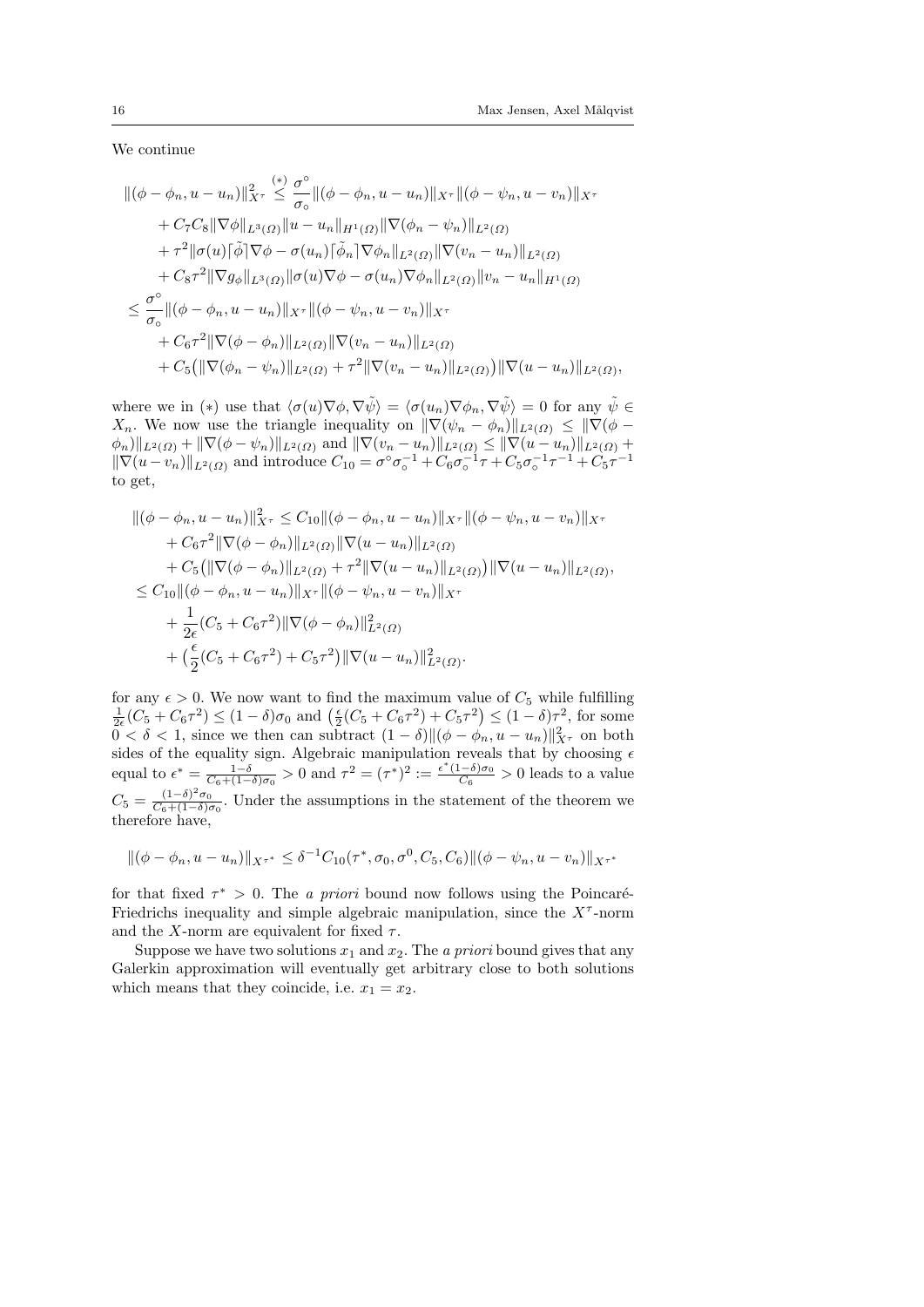Only the a posteriori bound now remains to prove. It follows continuing ideas as in the a priori bound. We have, following the step (∗) and below,

$$
\begin{split}\n\|(\phi - \phi_n, u - u_n)\|_{X^\tau}^2 &\leq \langle \sigma(u_n) \nabla(\phi - \phi_n), \nabla(\phi - \phi_n) \rangle \\
&\quad + \tau^2 \langle \nabla(u - u_n), \nabla(u - u_n) \rangle + \tau^2 \langle \kappa(u - u_n), (u - u_n) \rangle_{R_u} \\
&\leq \langle b - L(\tilde{\phi}_n, \tilde{u}_n) - N(\tilde{\phi}_n, \tilde{u}_n), (\phi - \phi_n, \tau^2(u - u_n)) \rangle \\
&\quad + C_6 \tau^2 \|\nabla(\phi - \phi_n)\|_{L^2(\Omega)} \|\nabla(u - u_n)\|_{L^2(\Omega)} \\
&\quad + C_5 \|\nabla(u - u_n)\|_{L^2(\Omega)} \left( \|\nabla(\phi - \phi_n)\|_{L^2(\Omega)} + \tau^2 \|\nabla(u - u_n)\|_{L^2(\Omega)} \right),\n\end{split}
$$

Under the assumptions of the theorem we can now repeat the exact same argument as above picking  $\epsilon^*$  and  $\tau^*$  in the same way. We get,

$$
||x - x_n||_X^2 \lesssim ||x - x_n||_{X^{\tau^*}}^2 \le \delta^{-1} \max(1, (\tau^*)^2) \langle b - Lx_n - Nx_n, x - x_n \rangle
$$
  

$$
\lesssim ||Lx_n + Nx_n - b||_{X^*} ||x - x_n||_X,
$$

completing the proof of the theorem.  $\Box$ 

Remark 5.1 Since  $C_5(\phi)$  and  $C_6(\phi)$  depend on  $\|\nabla \phi\|_{L^3(\Omega)}$  a bound on this norm needs to be computed in order to obtain a computable a posteriori error bound. In the setting of creased domains this can in principle be derived from the radius  $r$  in Lemma 4.4.

#### 5.2 Error bounds for h-adaptive finite element approximations

The local regularity result presented in Theorem 4.2 indicates that the problem is well suited for adaptive finite element methods. Suppose that  $\mathcal{T}_{\phi}$  and  $\mathcal{T}_{u}$ are decompositions of  $\Omega$  into tetrahedrons. We let  $h_T$  denote the diameter of element T and assume that  $\mathcal{T}_{\phi}$  and  $\mathcal{T}_{u}$  are nondegenerate, i.e. there is a mesh-independent constant  $\gamma$  such that

$$
\max_T \frac{\mathsf{h}_T}{d_T} \le \gamma,
$$

where  $d_T$  is the diameter of the largest ball contained in T. We denote the set of elements T' neighbouring T by  $S_T = \{ \cup T : T' \cap T \neq \emptyset \}$ , assuming that elements are closed. Further let  $\mathcal{E}_{I_{\phi}}, \mathcal{E}_{I_u}$  be the set of all interior facets of the two meshes and let  $\mathcal{E}_{N_{\phi}}, \mathcal{E}_{R_u}$  be the set of boundary facets on  $N_{\phi}$  and  $R_u$ , respectively. It is implicitly supposed here that  $N_{\phi}$  and  $R_u$  are unions of edges. We denote the set of all elements neighboring e by  $S_e = \{ \cup e : T \cap e \neq \emptyset \}.$ The diameter of a facet e is denoted  $h_e$ . The spaces of polynomials of total or partial degree less than or equal to k, defined on T, is denoted  $P_k(T)$ . Let

$$
P_n := \{ \varphi \in C(\Omega) : \varphi|_T \in P_k(T) \text{ and } \varphi|_{D_\phi} = 0 \},
$$
  
\n
$$
U_n := \{ v \in C(\Omega) : v|_T \in P_\ell(T) \text{ and } v|_{D_u} = 0 \},
$$
\n
$$
(5.2)
$$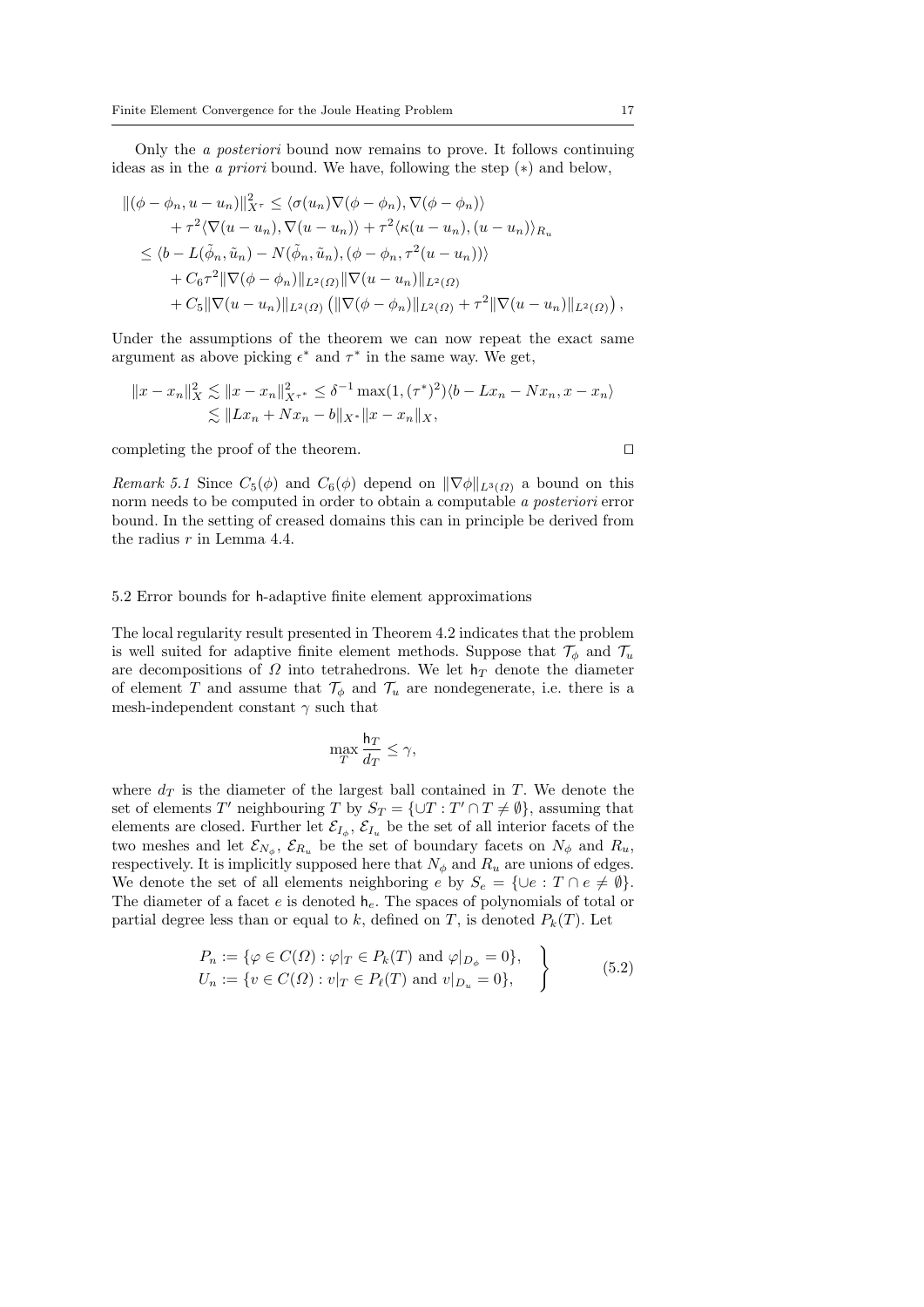and  $X_n = P_n \times U_n$ . We let  $\pi_{\phi}: H^1(\Omega) \to P_n$  and  $\pi_u: H^1(\Omega) \to U_n$  be Scott-Zhang interpolants, as defined in [26]. We recall the interpolation bounds

$$
\|v - \pi_u v\|_{W_2^s(T)} \lesssim h_T^{r-s} |v|_{W_2^r(S_T)},
$$
  

$$
\|v - \pi_u v\|_{L^2(e)} \lesssim h_e^{1/2} |v|_{W_2^1(S_e)},
$$
 (5.3)

for  $v \in W_2^r(\Omega; D_u)$ ,  $r \in [1, k+1]$ ,  $s \in [0, r]$  and where  $|\cdot|_{W_2^r}$  is the semi-norm only including the derivatives of order r. An analogous bound also holds for  $\pi_{\phi}$ . From here on we drop the subscripts of  $\pi_u$  and  $\pi_{\phi}$  since it will be clear from the context which operator is meant.

**Theorem 5.2** Let  $x = (\tilde{\phi}, \tilde{u}) \in Y$  be a solution of (3.1) and  $x_n \in X_n$  be its Galerkin approximation. Then we have the a priori error estimate,

$$
\|x-x_n\|_X^2\lesssim \sum_{T\in\mathcal{T}_\phi} \textbf{h}_T^{2(r-1)} |\tilde{\phi}|_{W_2^r(S_T)}^2+\sum_{T\in\mathcal{T}_u} \textbf{h}_T^{2(s-1)} |\tilde{u}|_{W_2^s(S_T)}^2,
$$

with  $1 \le r \le k+1$  and  $1 \le s \le \ell+1$ , and the a posteriori error estimate,

$$
\begin{aligned}\|x-x_n\|_X^2&\lesssim & \sum_{T\in\mathcal{T}_\phi} \mathsf{h}_T^2\eta_T^2+\sum_{e\in\mathcal{E}_{I_\phi}} \mathsf{h}_e\eta_{e,I}^2+\sum_{e\in\mathcal{E}_{N_\phi}} \mathsf{h}_e\eta_{e,N}^2\\ &+\sum_{T\in\mathcal{T}_u} \mathsf{h}_T^2\rho_T^2+\sum_{e\in\mathcal{E}_{I_u}} \mathsf{h}_e\rho_{e,I}^2+\sum_{e\in\mathcal{E}_{R_u}} \mathsf{h}_e\rho_{e,R}^2,\end{aligned}
$$

where

$$
\eta_T(\phi_n, u_n) = \|\nabla \cdot \sigma(u_n)\nabla \phi_n\|_{L^2(T)},
$$
  
\n
$$
\eta_{e,I}(\phi_n, u_n) = \|\nu \cdot [\sigma(u_n)\nabla \phi_n]\|_{L^2(e)},
$$
  
\n
$$
\eta_{e,N}(\phi_n, u_n) = \|\nu \cdot \sigma(u_n)\nabla \phi_n\|_{L^2(e)},
$$
  
\n
$$
\rho_T(\phi_n, u_n) = \|\nabla \cdot (\nabla u_n + \sigma(u_n)[\tilde{\phi}_n]\nabla \phi_n) + \sigma(u_n)\nabla g_\phi \cdot \nabla \phi_n\|_{L^2(T)},
$$
  
\n
$$
\rho_{e,I}(\phi_n, u_n) = \|\nu \cdot ([\nabla u_n] + \sigma(u_n)[\tilde{\phi}_n][\nabla \phi_n])\|_{L^2(e)},
$$
  
\n
$$
\rho_{e,R}(\phi_n, u_n) = \|\nu \cdot (\nabla u_n + \sigma(u_n)[\tilde{\phi}_n] \nabla \phi_n) + \kappa u_n - h\|_{L^2(e)}.
$$

Proof From Theorem 5.1 we have,

$$
||x - x_n||_X \lesssim \inf_{y_n \in X_n} ||x - y_n||_X \leq (||\tilde{\phi} - \pi \tilde{\phi}||_{H^1}^2 + ||\tilde{u} - \pi \tilde{u}||_{H^1}^2)^{1/2}.
$$

The *a priori* part of the theorem follows from (5.3) with  $s = 1$ . We turn to the *a posteriori* bound. For any  $y = (\tilde{\varphi}, \tilde{v}) \in X$  we have

$$
\langle Lx_n + Nx_n - b, y \rangle = \langle \sigma(u_n) \nabla \phi_n, \nabla(\tilde{\varphi} - \pi \tilde{\varphi}) \rangle + \langle \nabla u_n, \nabla(\tilde{v} - \pi \tilde{v}) \rangle + \langle \kappa u_n, \tilde{v} - \pi \tilde{v} \rangle + \langle \sigma(u_n) [\tilde{\phi}_n] \nabla \phi_n, \nabla(\tilde{v} - \pi \tilde{v}) \rangle - \langle \sigma(u_n) \nabla g_\phi \cdot \nabla \phi_n, \tilde{v} - \pi \tilde{v} \rangle - \langle h, \tilde{v} - \pi \tilde{v} \rangle_{R_u}.
$$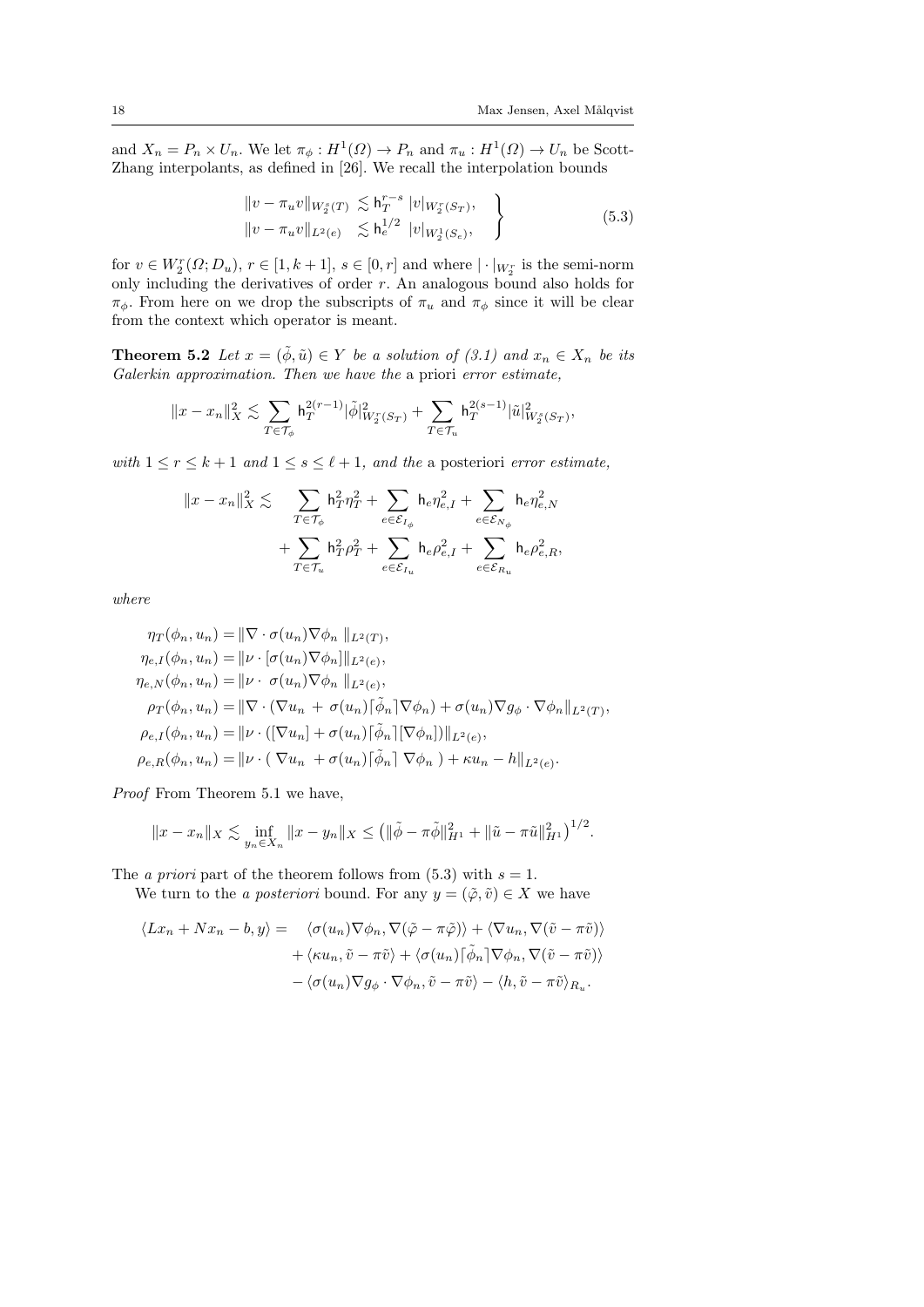We can subtract the interpolants because of Galerkin orthogonality. We apply Green's formula on the elements of the meshes together with the Cauchy-Schwarz inequality to obtain

$$
\langle Lx_n + Nx_n - b, y \rangle \lesssim \sum_{T \in \mathcal{T}_{\phi}} \|\nabla \cdot (\sigma(u_n)\nabla \phi_n)\|_{L^2(T)} \|\tilde{\varphi} - \pi \tilde{\varphi}\|_{L^2(T)}
$$
  
+ 
$$
\sum_{e \in \mathcal{E}_{I_{\phi}}} \|\nu \cdot [\sigma(u_n)\nabla \phi_n]\|_{L^2(e)} \|\tilde{\varphi} - \pi \tilde{\varphi}\|_{L^2(e)}
$$
  
+ 
$$
\sum_{e \in \mathcal{E}_{N_{\phi}}} \|\nu \cdot \sigma(u_n)\nabla \phi_n\|_{L^2(e)} \|\tilde{\varphi} - \pi \tilde{\varphi}\|_{L^2(e)}
$$
  
+ 
$$
\sum_{T \in \mathcal{T}_u} \|\nabla \cdot (\nabla u_n + \sigma(u_n)[\tilde{\phi}_n]\nabla \phi_n)) + \sigma(u_n)\nabla g_{\phi} \cdot \nabla \phi_n\|_{L^2(T)} \|\tilde{v} - \pi \tilde{v}\|_{L^2(T)}
$$
  
+ 
$$
\sum_{e \in \mathcal{E}_{I_u}} \|\nu \cdot ([\nabla u_n] + \sigma(u_n)[\tilde{\phi}_n][\nabla \phi_n])\|_{L^2(e)} \|\tilde{v} - \pi \tilde{v}\|_{L^2(e)}
$$
  
+ 
$$
\sum_{e \in \mathcal{E}_{I_u}} \|\nu \cdot (\nabla u_n + \sigma(u_n)[\tilde{\phi}_n]\nabla \phi_n) + \kappa u_n - h\|_{L^2(e)} \|\tilde{v} - \pi \tilde{v}\|_{L^2(e)}
$$

Use of (5.3), with  $s = 0$  and  $r = 1$ , and the Cauchy-Schwarz inequality gives

$$
\frac{\langle Lx_n + Nx_n - b, y \rangle}{\|y\|_X} \lesssim \left( \sum_{T \in \mathcal{T}_{\phi}} \mathsf{h}_T^2 \eta_T^2 + \sum_{e \in \mathcal{E}_{I_{\phi}}} \mathsf{h}_e \eta_{e,I}^2 + \sum_{e \in \mathcal{E}_{N_{\phi}}} \mathsf{h}_e \eta_{e,N}^2 \right)^{1/2} + \left( \sum_{T \in \mathcal{T}_u} \mathsf{h}_T^2 \rho_T^2 + \sum_{e \in \mathcal{E}_{I,u}} \mathsf{h}_e \rho_{e,I}^2 + \sum_{e \in \mathcal{E}_{R_u}} \mathsf{h}_e \rho_{e,R}^2 \right)^{1/2}.
$$

The theorem follows by taking supremum over all  $y \in X$ .  $\square$ 

Remark 5.2 If the Dirichlet data  $g_{\phi}$  and  $g_u$  are not traces of finite element functions then an extra data error term will appear in the error estimates. Similarly if exact quadrature is not used additional error terms have to be considered. We have neglected these standard terms in the analysis to make it more readable. For more details, see [6].

Remark 5.3 For additional flexibility one can consider hp finite element spaces. Theorem 4.2 indicates that even though the choice of the space  $Y$  is sharp, the interior regularity of the solution is higher. This is an ideal setting for hp-finite element methods. The above a priori and a posteriori error bounds can be transferred to hp approximation spaces for which suitable interpolation operators are available. Some ideas for the construction of such operators are collected in [23] and references therein.

#### References

1. G. Akrivis and S. Larsson, Linearly implicit finite element methods for the timedependent Joule heating problem, BIT, 45, 429–442, (2005).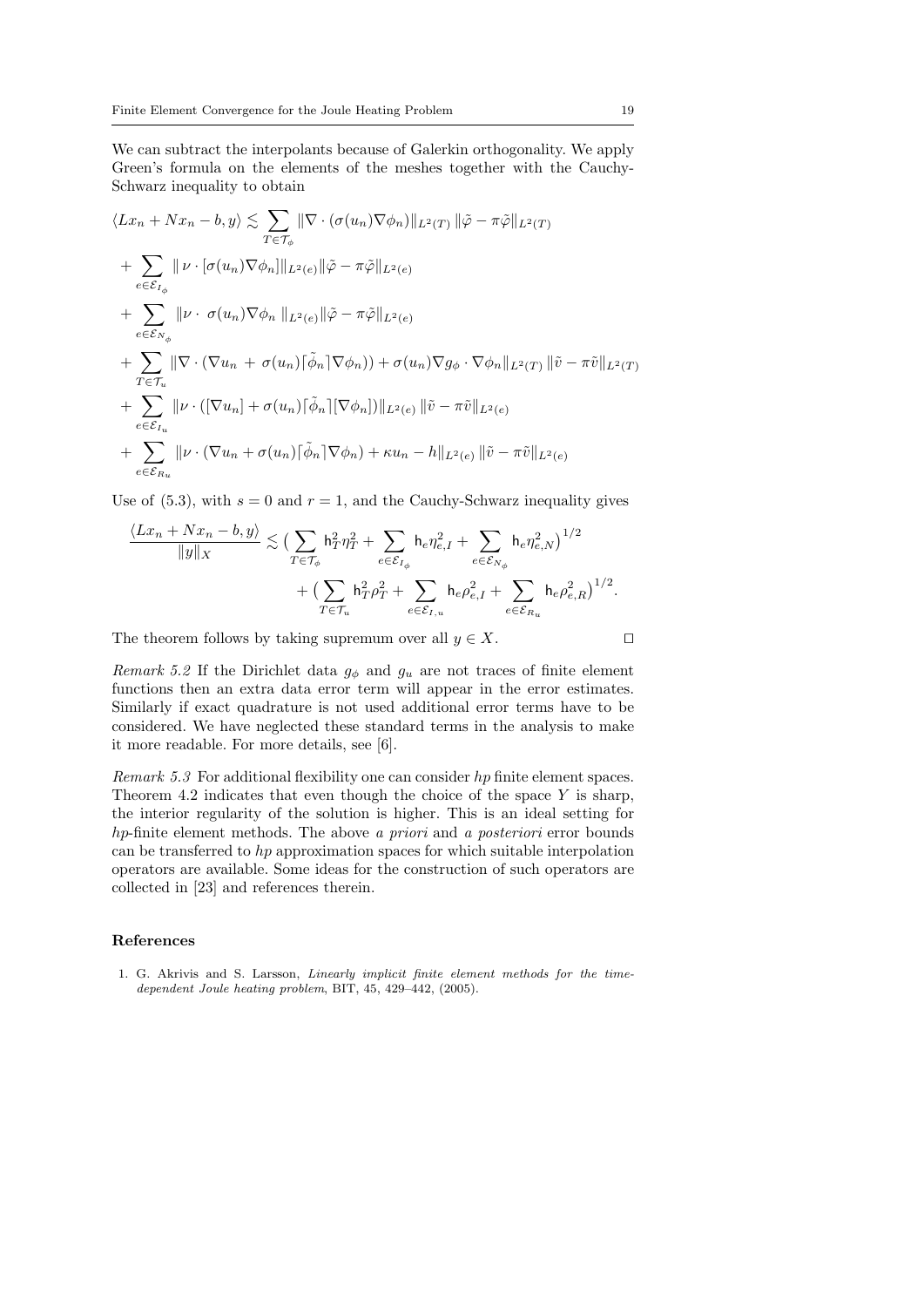- 2. S.N. Antontsev and M. Chipot, The thermistor problem: existence, smoothness, uniqueness, blowup, SIAM J. Math. Anal., 25(4):1128–1156, (1994).
- 3. W. Allegretto and N. Yan, A posteriori error analysis for FEM of thermistor problems, Int. J. Numer. Anal. Model., 3(4):413–436, (2006).
- 4. L. Boccardo, L. Orsina, and A. Poretta, Existence of finite energy solutions for elliptic  $systems\ with\ L^1\ valued\ nonlinearities, Math. \ Models \ Methods\ Appl. Sci., 18(5): 669–687,$ (2008).
- 5. F.E. Browder, Nonlinear eigenvalue problems and Galerkin approximations, Bull. Amer. Math. Soc., 74:651–656, (1968).
- 6. P.G. Ciarlet, The finite element method for elliptic problems, North-Holland Publishing Co., (1978).
- 7. G. Cimatti, A Bound for the temperature in the thermistor problem. IMA J. Appl. Math., 40(1):15–22, (1988).
- 8. G. Cimatti, Remark on existence and uniqueness for the thermistor problem under mixed boundary conditions, Quart. Appl. Math., 47(1):117–121, (1989).
- 9. G. Cimatti, Stability and multiplicity of solutions for the thermistor problem, Ann. Mat. Pura Appl. IV, 181(2):181–212, (2002).
- 10. N. Dunford and J.T. Schwartz, Linear operators, vol. 1, Wiley, New York, (1988).
- 11. C.M. Elliott and S. Larsson, A finite element model for the time-dependent Joule heating problem, Math. Comp., 64:1433–1453, (1995).
- 12. E. Fabes, O. Mendez and M. Mitrea, Boundary layers on Sobolev-Besov spaces and Poisson's equation for the Laplacian in Lipschitz domains, J. Funct. Anal., 159(2):323– 368, (1998).
- 13. T. Gallouët and R. Herbin, *Existence of a solution to a coupled elliptic system*, Appl. Math. Lett. 7(2):49–55, (1994).
- 14. D. Gilbarg and N.S. Trudinger, Elliptic partial differential equations of second order, Springer, Berlin, (2001).
- 15. V.A. Henneken, M. Tichem, and P.M. Sarro, In-package MEMS-based thermal actuators for micro-assembly, J. Micromech. Microeng., 16:6, 107–115, (2006).
- 16. M.J. Holst, M.G. Larson, A. Målqvist, and R. Söderlund, Convergence analysis of finite element approximations of the Joule heating problem in three spatial dimensions, BIT Numer. Math., 50:781–795, (2010).
- 17. S.D. Howison, J.F. Rodrigues and M. Shillor, Stationary solutions to the thermistor problem, J. , 174:573–588, (1993).
- 18. D. Jerison and C.E. Kenig, The Neumann problem on Lipschitz domains, Bull. Amer. Math. Soc., 4:203–207, (1982).
- 19. D. Jerison and C.E. Kenig, The inhomogenuous Dirichlet problem in Lipschitz domains, J. Funct. Anal., 130:161–219, (1995).
- 20. A. Johnsson and H. Wallin, Function spaces on subsets of  $\mathbb{R}^n$ , Mathematical Report, 2(1), Harwood Academic Publishers, (1984).
- 21. J. Jost, X-L. Jost, Calculus of Variations, CUP, 1999.
- 22. K.L. Kuttler, M. Shillor and J.R. Fernández, Existence for the thermoviscoelastic thermistor problem, Differ. Equ. Dyn. Syst. 17(3):217–233, (2009).
- 23. J.M. Melenk and S. Sauter, Convergence analysis for finite element discretizations of the Helmholtz equation with Dirichlet-to-Neumann boundary conditions, Math. Comp., 79:1871–1914, (2010).
- 24. I. Mitrea and M. Mitrea, The Poisson problem with mixed boundary conditions in Sobolev and Besov spaces in non-smooth domains, Trans. Amer. Math. Soc., 359(9):4143–4182, (2007).
- 25. G. Savaré, Regularity and perturbation results for mixed second order elliptic problems, Comm. Partial Diff. Eqns., 22:869–899, (1997).
- 26. L. R. Scott and S. Zhang, Finite element interpolation of nonsmooth functions satisfying boundary conditions, Math. Comp., 54:481–493, (1990).
- 27. G.W. Yuan and Z.H. Liu, Existence and uniqueness of the  $C^{\alpha}$  solution for the thermistor problem with mixed boundary value, SIAM J. Math. Anal., 25(4):1157–1166, (1994).
- 28. E. Zeidler, Nonlinear functional analysis and its applications, Springer-Verlag, New York, (1990).